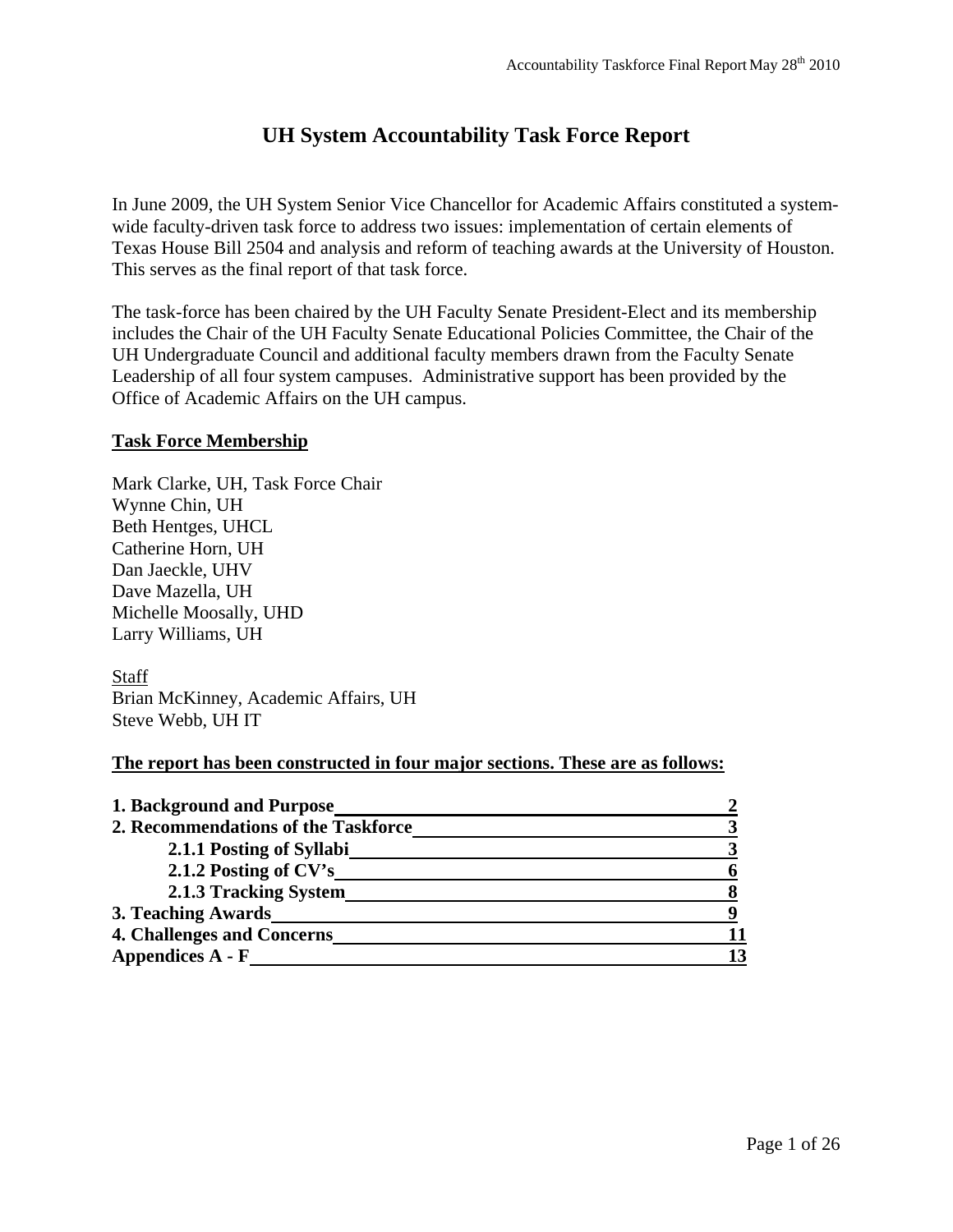# **1. Background and Purpose**

During the 2009 legislative session, the Texas Legislature passed a bill designated HB-2504 that mandates that all public institutions of higher learning in the State of Texas make available to the public certain information concerning **undergraduate** academic programs. This bill carries the caption "*Relating to requiring a public institution of higher education to establish uniform standards for publishing cost of attendance information, to conduct student course evaluations of faculty, and to make certain information available on the Internet."*

This bill mandates that certain information, including class syllabi, instructor-of-record CVs and cost of attendance (if available) must be readily accessible on the institution's website (specifically no more than three clicks from the main web-page and without password protection). A PDF of the final bill is provided in Appendix A of this report. The effective date to comply with certain requirements of the bill is April 2010 and with other requirements, the compliance date is August 2010 or December 2010. Responsibility for the implementation and oversight will fall under the auspices of the Texas Higher Education Coordinating Board (THECB). The rules from the THECB are included as Appendix B.

The UH System task force has met over the course of several months to review these mandates and propose strategies to address them with minimal disruption to faculty and staff work environments. We have shared our drafts with faculty on all four campuses for feedback.

We have focused on how to comply with the requirements of the statute with as little impact on faculty as possible. There are several requirements that by their nature will require the active participation of faculty in order to comply with the new regulations. The task force has developed a framework in order to comply with the terms of the statute that we believe makes the most efficient use of a faculty member's time and efforts in complying with the statute.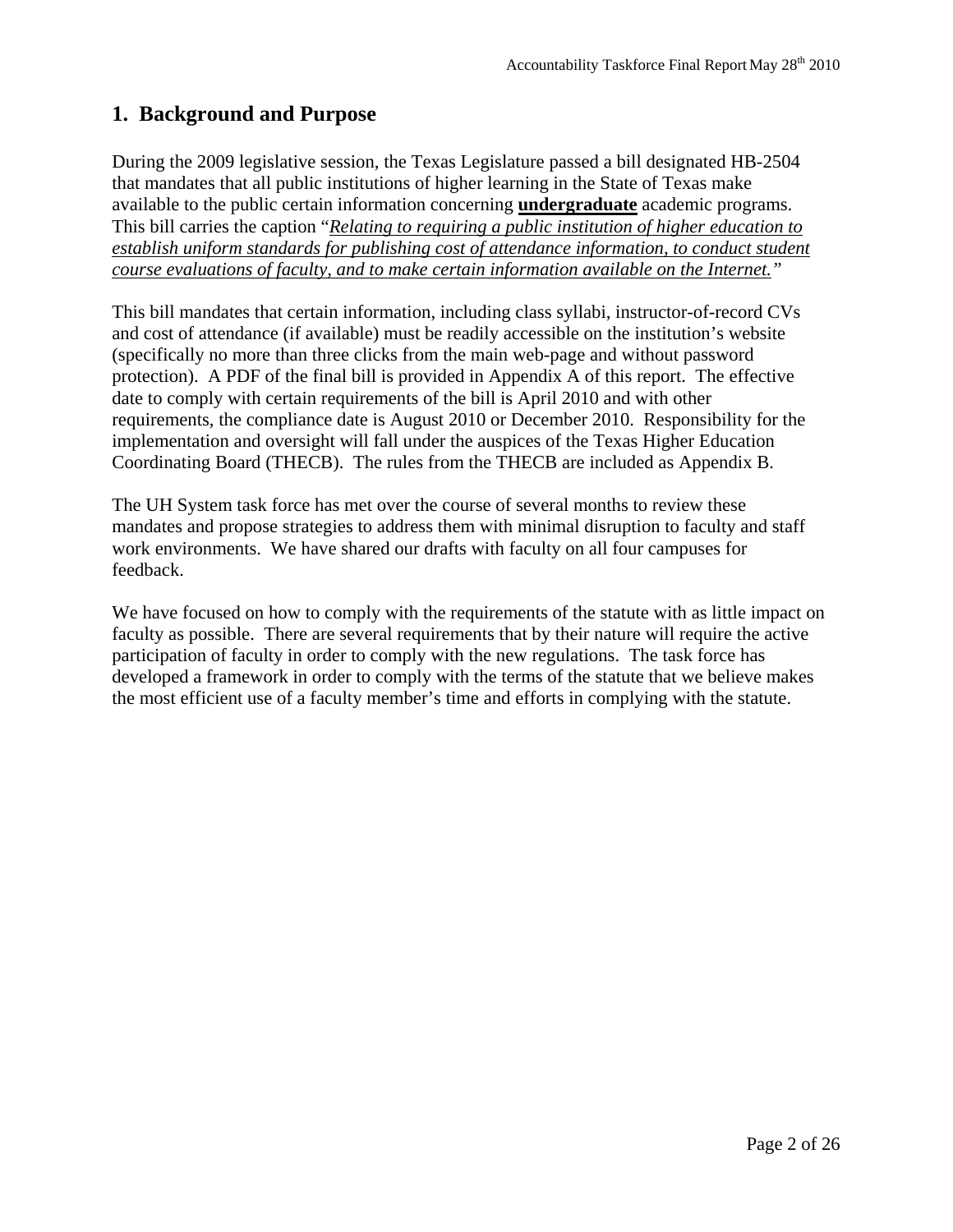# **2. Recommendations of the Task Force**

In this section, we address the HB2504 requirements to post CVs and syllabi and then turn our attention to teaching awards in the next section.

#### **2.1. House Bill 2504**

While HB2504 requires website posting of a range of information, we focus exclusively on the elements that require compliance from the academic area: course syllabi and faculty CVs.

#### **2.1.1. Syllabi**

HB2504 requires the posting of syllabi that contain minimally the following information: course and instructor identifiers, learning objectives, major assignments, required and recommended reading, and a brief list/description of discussion topics. We offer a solution and rationale for the choices.

#### *Proposed Solution*

- The task force recommends a template that includes the following components (see Appendix C for sample):
	- a. Editable fields containing semester, year, course title, course number, section number, instructor-of- record name. These fields should be pre-populated with this information as drawn from the university course schedule.
	- b. The following text: *This information may not constitute all course policies; students are responsible for all course requirements established by their instructors during the semester and all institutional policies as established in the UH/UHD/UHCL/UHV student handbook.* [NOTE: or wherever the honesty policy, disability policy, etc. might be housed]
	- c. A blank text box under each of the following section headings:
		- Learning Objectives [in gray text inside box or popup: *should match objectives required by SACS*]
		- Major Assignments [in gray text inside box or popup: *all assignments worth at least 10% of course grade*]
		- Required Readings [in gray text inside box or popup: *title, author, edition/year*]
		- Recommended Readings [in gray text inside box or popup: *title, author, edition/year*]
		- Discussion/Lecture Topics [in gray text inside box or popup: *Include here all main lecture topics for the semester (dates optional).*]
	- d. The blank boxes should allow users to cut and paste text from any word-processed document with no character limit and no major formatting glitches.
- Faculty should be able to access this template and begin entering data at least 30 days before classes start each semester.
- The information for a given syllabi should be made available for public viewing no earlier than the first day of class of each semester. Once posted, they will remain accessible for two years.
- To the extent possible, these syllabi should be accessible from the class schedule for each semester. In addition, syllabi from the previous two years' classes should be available from a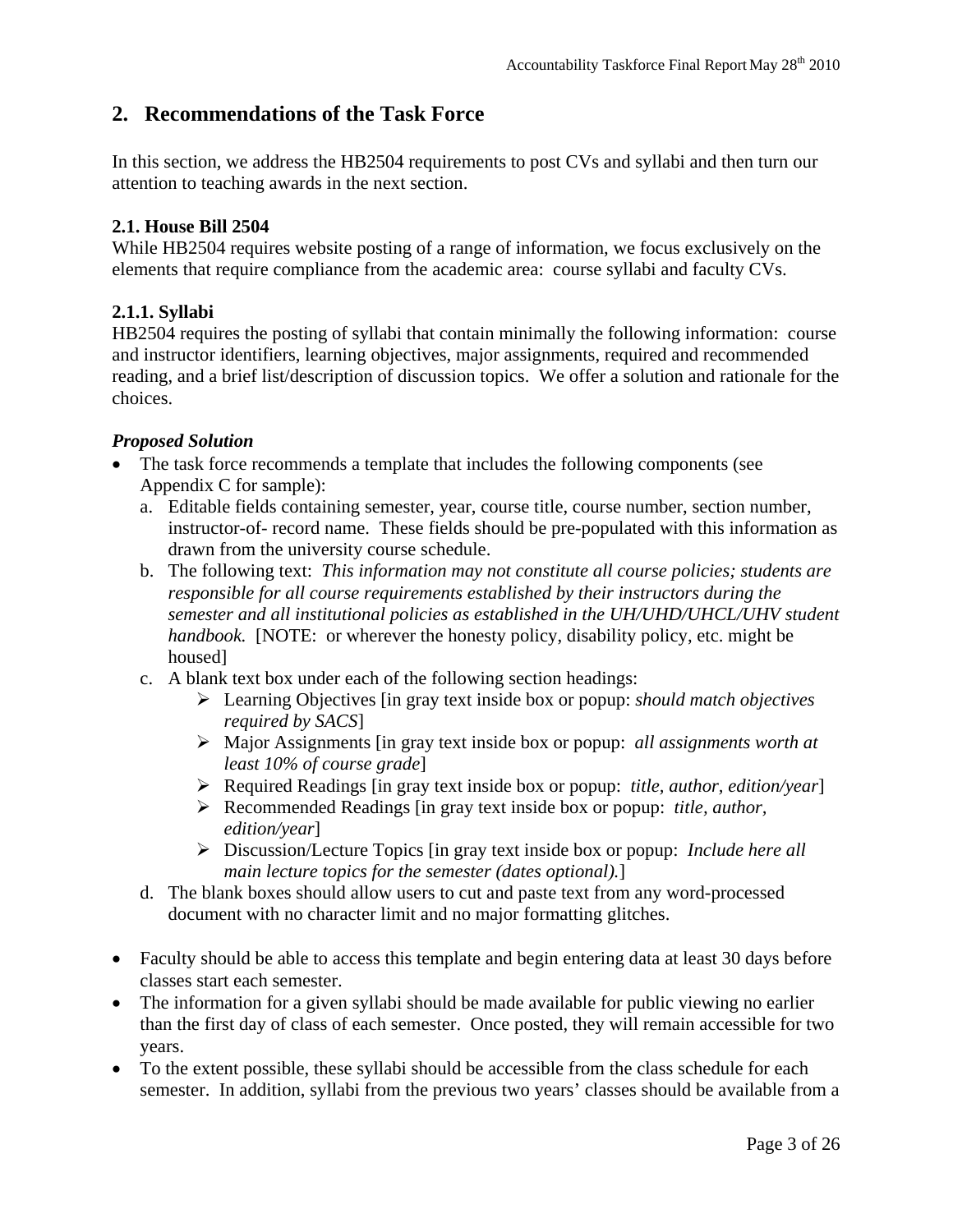"syllabus" page that is accessible within 3 clicks of the university home page, organized by year, prefix (e.g., BIOL) and course number.

- To the extent possible, these syllabi should appear to the public in a format that disallows potential for alteration, duplication, or extraction of the information from the university site (e.g., JPEG image).
- Syllabi must be searchable by keywords, including but not limited to, any words in the course title, instructor name, semester, department, course number fields.
- Each university should develop a policy that clearly articulates that the elements in these syllabi constitute an officially accepted syllabus for purposes of online posting, recognizing that in-class syllabi may contain additional information as determined by the instructor or external accrediting bodies.
- If there are multiple versions of the same course which use shared syllabi, the faculty teaching those sections should get a notice when they log in to enter syllabus information for the semester. The choice to use and post shared syllabi should rest with each department or discipline.
- As faculty will need to enter syllabus information every semester and may be teaching the same courses as in a previous semester, we recommend that the system allow faculty to see/use content from previous syllabi from previous semesters when they log in to update their work. [Note: updated syllabi should not replace earlier version, as all syllabi must be retained on the website for two years.]
- We strongly recommend that a beta test of this system be conducted at each university during Spring 2010 to allow sufficient time to address problems.

#### *Rationale*

Our primary goal is to comply with the requirements of HB2504 with minimal disruption to university functions and with maximal ease for faculty. Our choices for syllabi posting reflect the following reasoning:

- The statement regarding additional course requirements signals to students that full knowledge of a course, an instructor, or a semester plan cannot be entirely known via a single document that is primarily designed to raise public awareness of basic course content and goals. A critical part of good pedagogy and effective learning environments is adaptability to the specific contexts and individuals. Components such as deadlines, project details, discussion topics, and timing cannot be rigidly defined and maintained from a single point in time; faculty must be able to adapt during the semester to changing circumstances such as larger/smaller numbers of students, availability of materials, natural disasters, etc. Thus, we expect that faculty will have information for students who register and attend their classes in addition to the core components of the posted syllabus; it is therefore important to remind students that they share the responsibility for establishing common understandings about all elements of the course.
- A template that requires faculty to put data into pre-defined sections accomplishes several goals: 1) it presents the needed elements uniformly for all classes for the user (e.g., student/parent), 2) it ensures that faculty will include all required parts, 3) it allows more efficient compliance oversight by offering at least a basic check on whether all parts are filled in (though accurate content verification would obviously require additional effort), and 4) it protects faculty whose in-class syllabi may include extensive assignment details, graphic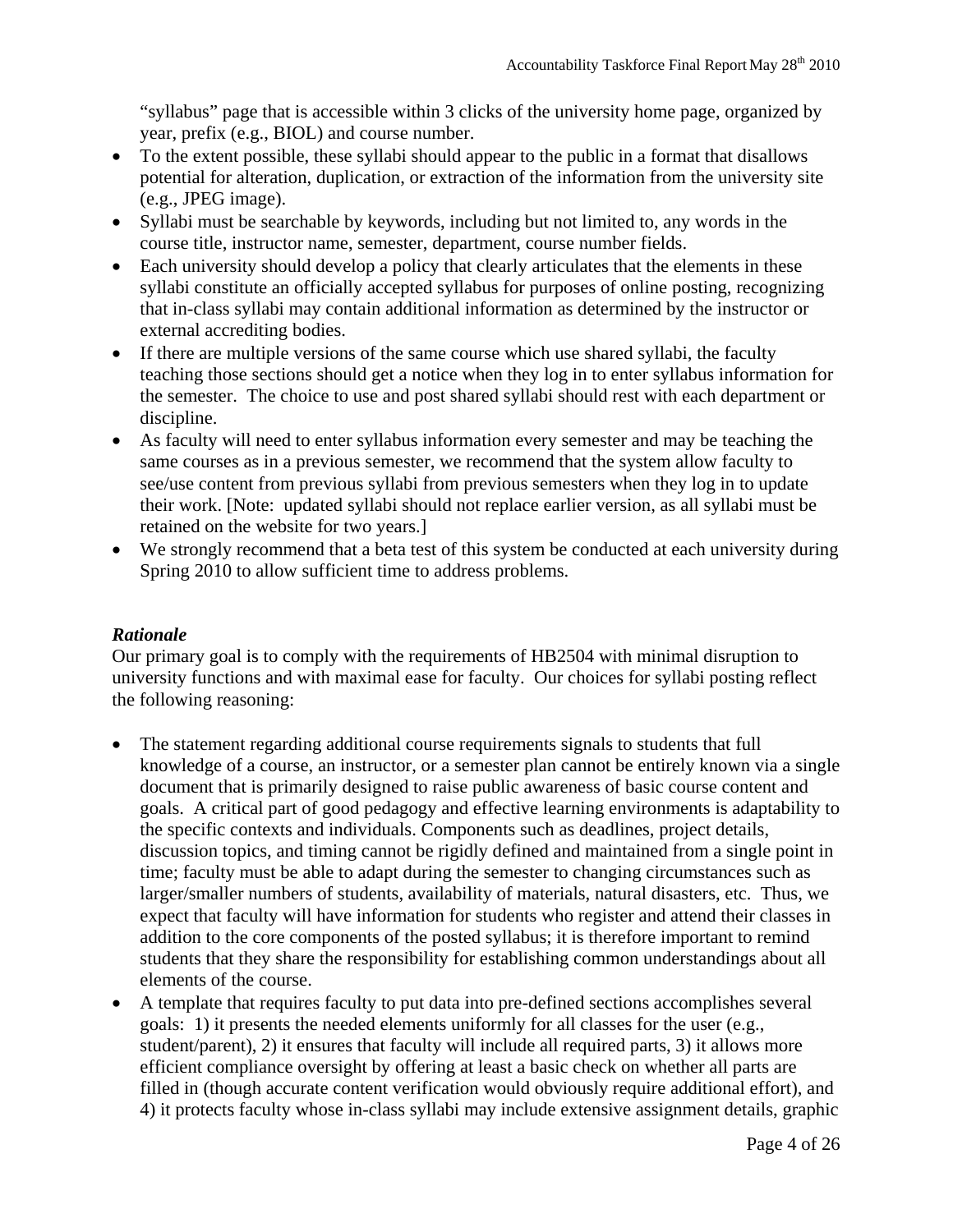elements, class materials, etc., containing proprietary information not appropriate for internet dissemination. [We considered allowing faculty to simply post their full course syllabi, but recommend against this strategy for reasons given above and due to possible electronic file size limitations.]

- We recommend public access no earlier than the first day of class for two reasons: 1) many of our classes are taught by adjuncts who do not join us until just before classes start – a firstclass-day posting allows them time to post their information to match their full-time colleagues, and 2) we have considerable flux in new sections, sections that must be closed due to low enrollment, shifts in teaching assignments, and syllabus changes driven by availability of materials, new project ideas, etc. Posting syllabi prior to the first day runs the risk that students will select classes based on outdated syllabi that are no longer valid at the beginning of the semester, potentially leading to confusion and frustration. If students are using the syllabi to get a general sense of what to expect in a course, they can review the syllabi from previous semesters online, and they can also contact the instructor of record for more specifics.
- We strongly urge a posting format that disallows copying or alteration of these documents as well as a specific policy definition of syllabi for online environments in order to protect faculty and their original work product. The content of a "syllabus" varies widely—there are some common elements, but faculty may include in their syllabi full assignment details or possibly even reading content. We note that many faculty members present and publish innovative teaching materials. Thus, to require posting of all syllabi without definition and without protection may violate certain copyright/ownership/publication rights associated with class materials.

**IMPLEMENTATION UPDATE:** As of May 12<sup>th</sup> 2010, the ability to upload class syllabi for the fall 2010 semester by the instructor-of-record became available in the UH system. This function is managed through the Faculty Center located within the PeopleSoft system and allows an instructor-of-record to first down-load an electronic template for the syllabus (MSWord format – see Appendix C), complete the syllabus template with the relevant information and then to upload the syllabus so that it becomes attached to the PeopleSoft information identifying that particular class. The syllabus can be immediately viewed by the instructor-of-record to ensure accuracy of the information posted. The use of a down-loadable template (MS Word format) for constructing the on-line syllabus, rather than directly populating PeopleSoft fields using a "cut and paste" approach as originally suggested by the Taskforce, was chosen due to the present version of PeopleSoft being unable to accept "cutting and pasting" of word-processor text directly into form fields. This process is managed slightly differently on the UH-Downtown campus where the BANNER system, rather than the PeopleSoft system is used to post academic/course offerings information. UH-Downtown faculty will be able to use the cut-andpaste function into the separate template sections for the on-line syllabus information, as UHD's IT staff has found it possible to use WYSIWYG applications; UHD faculty will also have a history of previous syllabi content and have an option to select or edit earlier versions of syllabi within the banner application site. A memo from each Provost to all faculty/instructors-of record via Deans/Chairs requesting that the uploading of this information begin was circulated prior to the end of the spring 2010 semester along with detailed instructions (Appendix F).

One unforeseen issue has arisen concerning the process for public viewing of this information on the web. State law requires that the electronic file format chosen to display syllabus and CV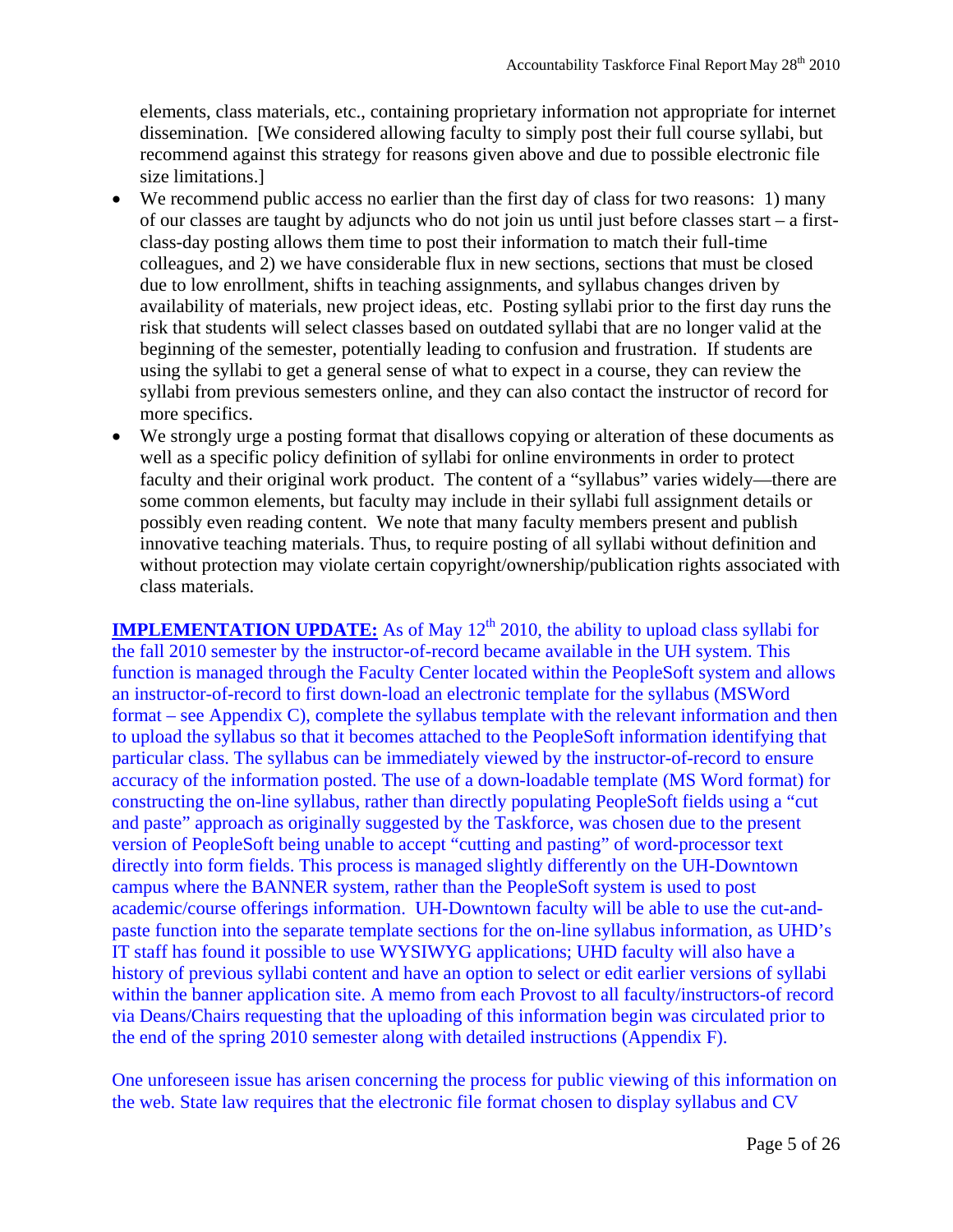information be compatible with software allowing access to the visually impaired. We are presently working with UH IT to develop an approach that satisfies these requirements while addressing the concerns of the taskforce relative to inappropriate copying or altering of the posted material. The deadline for this task to be completed is the  $7<sup>th</sup>$  day of class beginning in the fall 2010 semester.

#### **2.1.2. CVs**

According to HB2504, the online CV for each instructor of record for a particular class should include post-secondary education, teaching experience and significant professional publications, with the caveat that no personal information (such as home address or personal telephone number) be included in the document. We offer a solution and rationale.

#### *Proposed Solution*

- We again recommend a template approach to the CV. In this case, we have prepared a template based on the professional bio-sketch format used by NSF and NIH which includes the following fields (see Appendix D for sample):
	- a. Editable fields containing the faculty member's name (first, middle, last), title/position, work telephone number, work address, year tenured (this for internal use only). These fields should be pre-populated based on the university database. *Most importantly, if faculty make corrections in these fields, the system should send a message/notice to a single individual who will be responsible for checking and correcting the accuracy of the information online and in the university database*.
	- b. A blank text box under each of the following section headings:
		- Educational Background/Training [in gray text inside box or popup: *include every institution name, and degree* ]
		- Relevant Teaching Experience [in gray text inside box or popup: *include institution name, position/title, and year(s)*]
		- Academic Scholarship/Research/Creative Endeavors [in gray text inside box or popup: *use the format and content appropriate for your discipline*]
	- c. The blank boxes should allow users to cut and paste text from any word-processed document with no character limit and no major formatting glitches.
	- d. A field that allows faculty to enter 3-5 keywords that will be tagged to their CVs. These keywords would not be visible to the end user as a field on the CV.
- Faculty should be able to access this template and begin entering data no later than August 1, 2010 and be able to edit/update the document anytime thereafter.
- Only one version of a faculty CV should be posted at any given time; changes to the CV content should replace already existing material.
- To the extent possible, these CVs should appear to the public in a format that disallows the possibility of alteration, duplication, or extraction of the information from the university site (e.g., JPEG image).
- CVs should be searchable by keywords, including basic ID fields and up to three to five faculty-selected keyword descriptors.
- We strongly recommend that a beta test of this system be conducted at each university during Spring 2010 to allow sufficient time to address problems.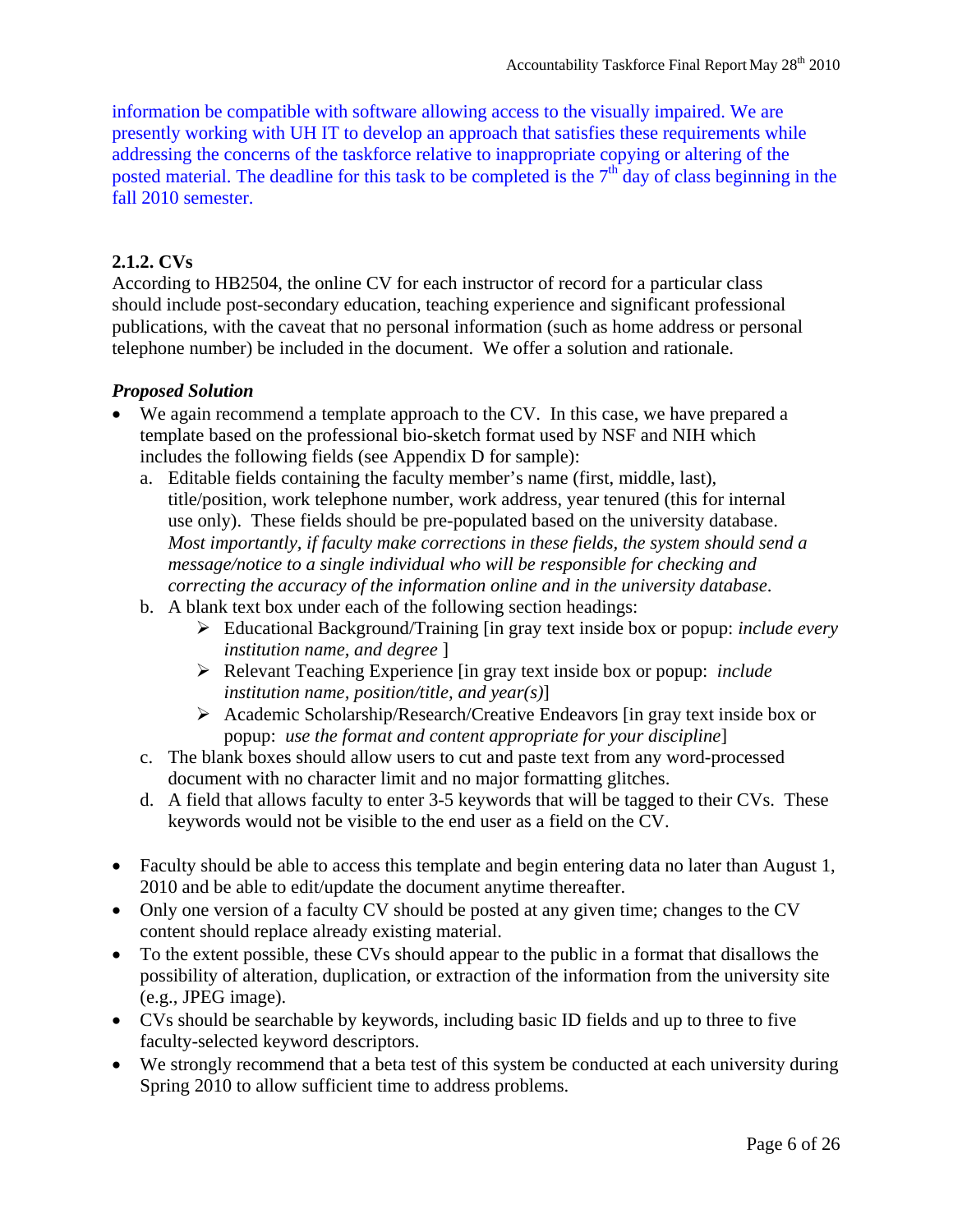#### *Rationale*

In general, faculty members already maintain various formats of CVs and bio-sketches as part of their professional portfolios. However, these documents vary widely in content, length, and format. Therefore, we believe that the template approach will ensure greater accessibility for the viewer and ensure that faculty will include all necessary elements.

We specifically note that the definition and presentation of "scholarship" or "creative activity" differs significantly depending on academic field/discipline. In order to capture these various representations of scholarship/research/creative activity, the exact format of this section of the CV should be left up to the discretion of the individual faculty member and be based on the norms for the academic discipline.

The CV template also provides an unexpected opportunity for verification and correction of database information on each faculty member. Corrections by faculty members to the name/title fields should be captured and reported so that the system can be updated.

**IMPLEMENTATION UPDATE:** As of May  $12<sup>th</sup>$  2010, the ability to upload CVs by the instructor-of-record became available in the UH system. This function is managed through the Faculty Center located within the PeopleSoft system and allows an instructor-of-record to first down-load an electronic template for the CV (MSWord format – see Appendix D), complete the CV template with the relevant information and then to upload the CV so that it becomes attached to the PeopleSoft information identifying that particular individual. The CV can be immediately viewed by the instructor-of-record to ensure accuracy of the information posted. The use of a down-loadable template (MS Word format) for constructing the CV, rather than directly populating PeopleSoft fields using a "cut and paste" approach as originally suggested by the Taskforce, was chosen due to the present version of PeopleSoft being unable to accept "cutting and pasting" of word-processor text directly into form fields. A memo from each Provost to all faculty/instructors-of record via Deans/Chairs requesting that the uploading of this information begin was circulated prior to the end of the spring 2010 semester along with detailed instructions (Appendix F).

In addition, although the present version of PeopleSoft and the MSWord template approach does not allow faculty members to modify potentially incorrect information contained in the PS database, the taskforce strongly suggests that the opportunity presented by faculty actively uploading information in this manner be taken advantage of in subsequent years after the planned PeopleSoft update in spring 2011. Namely, "*Editable fields containing the faculty member's name (first, middle, last), title/position, work telephone number, work address, year tenured (this for internal use only). These fields should be pre-populated based on the university database. Most importantly, if faculty make any corrections in these fields, the system should send a message/notice to a single individual who will be responsible for checking and correcting the accuracy of the information online and in the university database".*

One unforeseen issue that has arisen concerning the process for public viewing of this information on the web is that whichever electronic file format is chosen to display the information that is required by law to be compatible with software allowing access to the visually impaired. We are presently working with UH IT to develop an approach that satisfies these requirements while addressing the concerns of the taskforce relative to inappropriate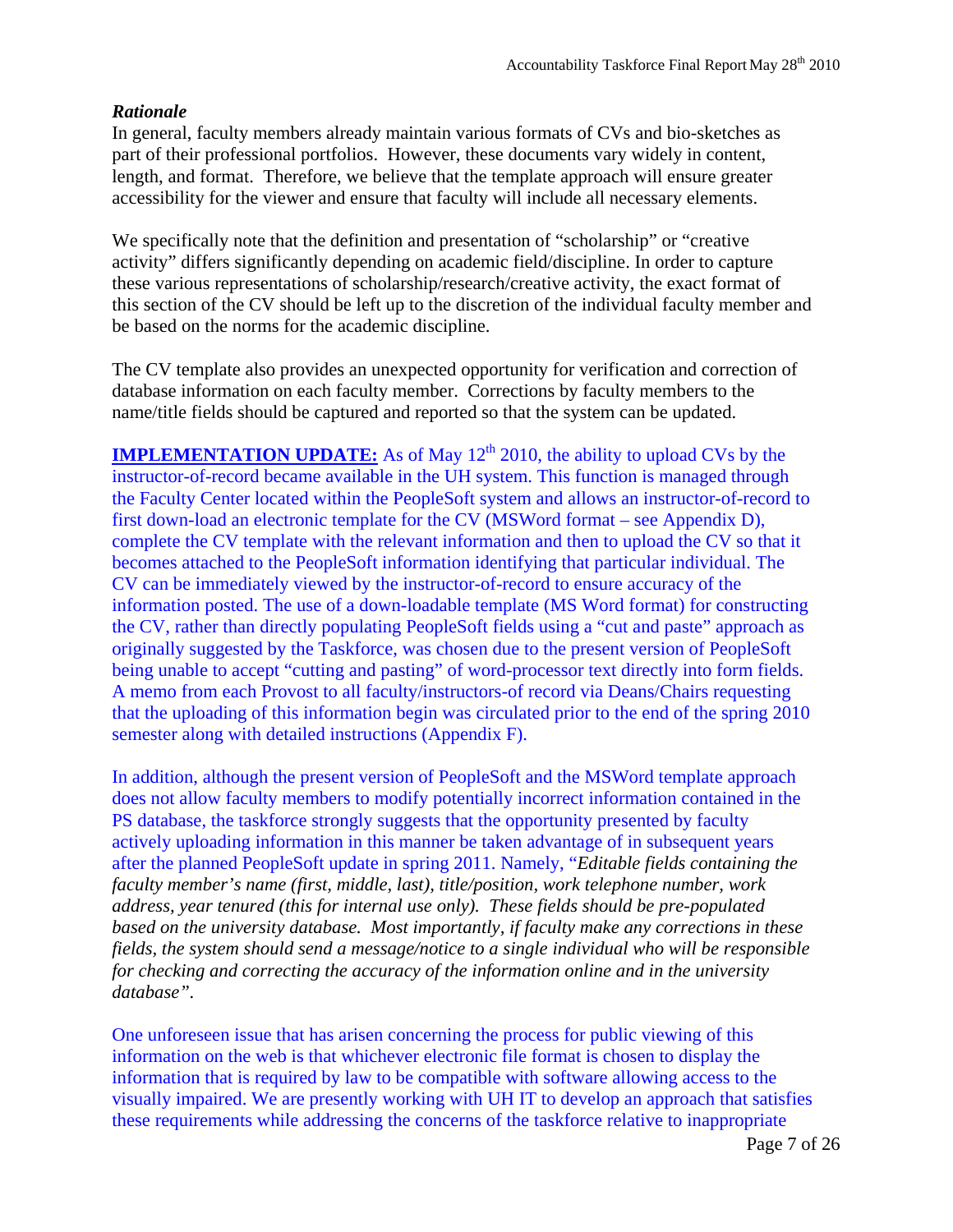copying or altering of the posted material. The deadline for this task to be completed is the  $7<sup>th</sup>$ day of class beginning in the fall 2010 semester.

#### **2.1.3. Tracking System**

As part of our compliance with HB2504, we strongly recommend that we attach an assessment component to the process. We would like to track how much this initiative costs and how much impact it is having. To that end, we suggest a mechanism to track the number, type, and timing of "hits" on each of these posted documents –how many people are using the documents? when are they being used?

We also recommend that the financial costs of implementation be calculated and recorded – which staff in which offices for how many hours? how many IT hours? This cost should not be simply absorbed into "general operations" without due effort to recognize the added burden to the university structure.

Gathering these data will allow a cost-benefit analysis that may help us refine our own compliance strategies and may allow us to offer feedback to the state regarding the efficacy of this legislation.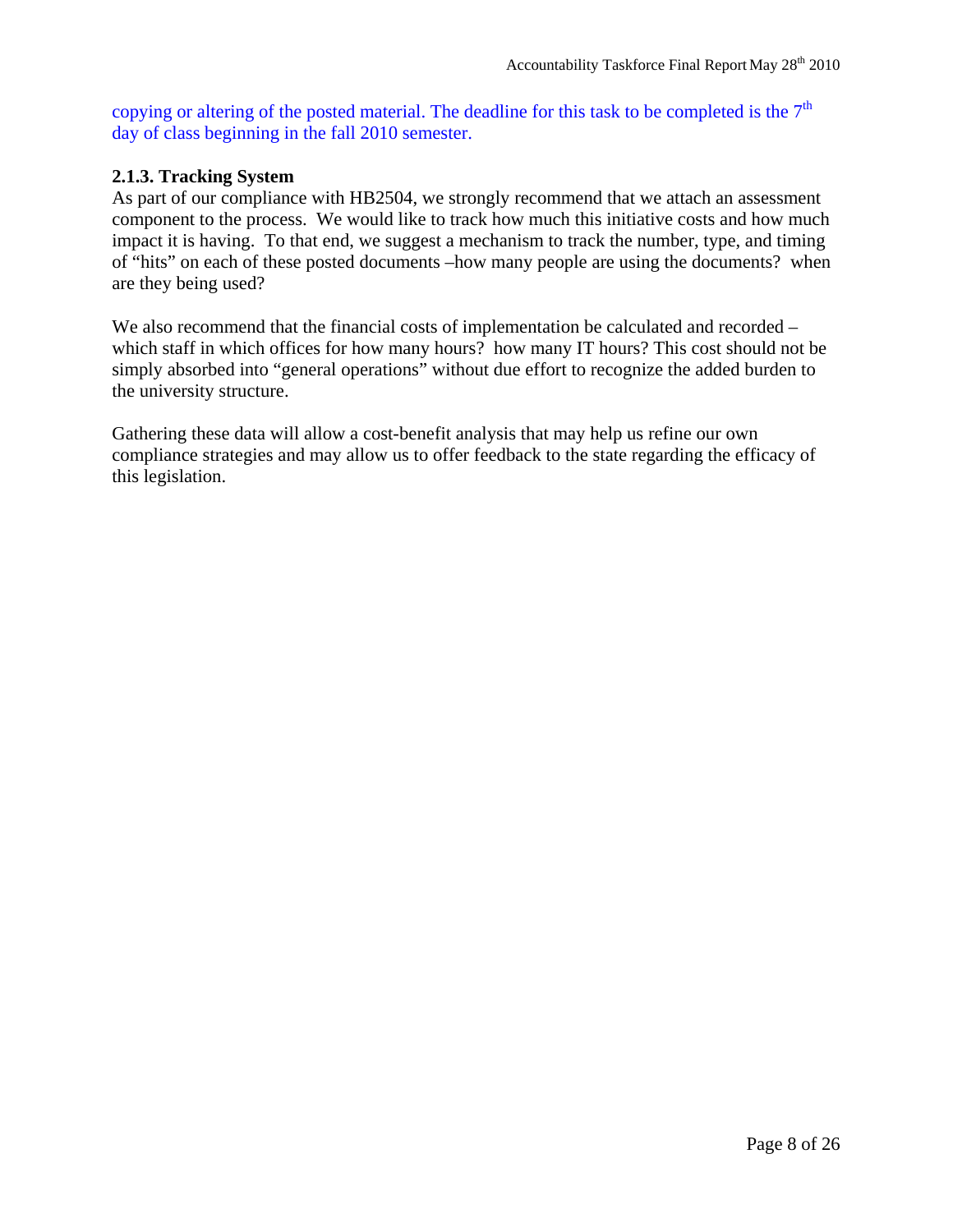## **3. Teaching Awards**

The task force was also charged with "a reappraisal of teaching awards" toward the development of a proposed set of new or revised teaching awards funded through the Provost's office (total additional amount available per year: \$200,000). These awards are specifically targeted for use on the UH main campus and are intended to "make teaching awards effective and make a statement about the priority of teaching in the UH system."

In meeting this charge, the task force focused its efforts on proposing a revised award structure that would support the Chancellor's efforts to improve retention for undergraduates as well as to reinforce the importance of teaching, more broadly, to the efforts to move UH to Tier 1. To that end, we offer a solution and a rationale.

#### *Proposed Solution*

- 1) For each of the existing 9 teaching awards, a permanent \$5,000 increase to make each total award  $$10,000$  (total =  $$45,000$ )
- 2) For each of the existing 2 graduate student teaching awards, a permanent \$2,500 increase to make each total award \$3,500 (total=\$5,000)
- 3) One \$40,000 award to go to a cluster (e.g., program, department) of faculty who have demonstrated teaching excellence longitudinally toward the end of improved student outcomes (e.g., retention, reduction in withdrawals, etc.) (total=\$40,000)
- 4) One \$40,000 award to go to a cluster of faculty demonstrating longitudinal teaching excellence in a core course (total=\$40,000)
- 5) Two additional individual teaching excellence awards for clinical faculty (total  $=$ \$20,000)
- 6) Two individual "innovation in teaching" awards (total  $= $20,000$ )
- 7) Administrative support of the functions to facilitate the awarding of the existing and proposed awards, specifically for administrative support of the functions of the standing teaching award committee and the CTE when it becomes operational (total=\$30,000).

#### *Rationale*

- 1) Quality teaching is one of the cornerstones of the university mission, and rewarding those efforts in a manner reflecting its importance is critical. Raising the current awards to \$10,000 is indicative of such efforts.
- 2) Recognizing the teaching of the graduate assistants at a higher level signals that the institution values their work and that quality teaching of lower division courses is meaningful.
- 3) In an effort to increase graduation rates, it is important to understand the long-term contributions that courses may make toward student success. This award is intended to reward groups of faculty who have, through excellence in teaching across one or more courses, demonstrated such success.
- 4) Similarly, the committee felt that a particular focus needed to be to reward instruction in core courses that had a demonstrated excellence over time.
- 5) Because a preponderance of courses at UH are taught by non-tenure track faculty, the task force felt it particularly important to increase the number of awards directed toward those instructors. Such efforts reflect both a recognition of and reward for clinical faculty. (See Appendix E for distribution of instructors at UH.)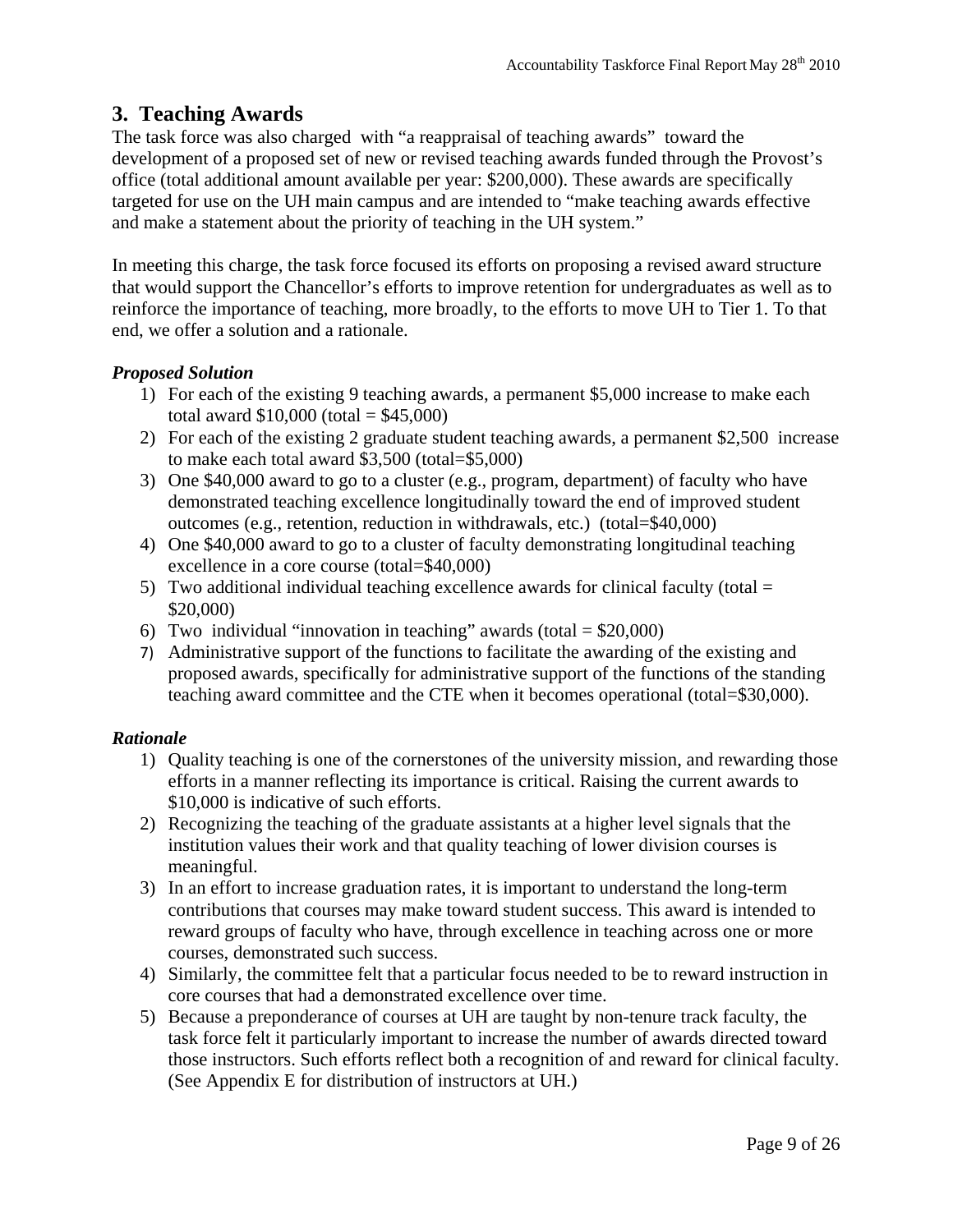- 6) The committee also sought to use the revised teaching awards as a way of rewarding instructors who seek to innovatively provide educational opportunities for students on campus.
- 7) The task of reviewing materials of award nominees is already fairly labor-intensive. The proposed new awards will create additional work for the committee. The funding for staff support will enable committee members to focus their energy on considering the content and merits of the award applications.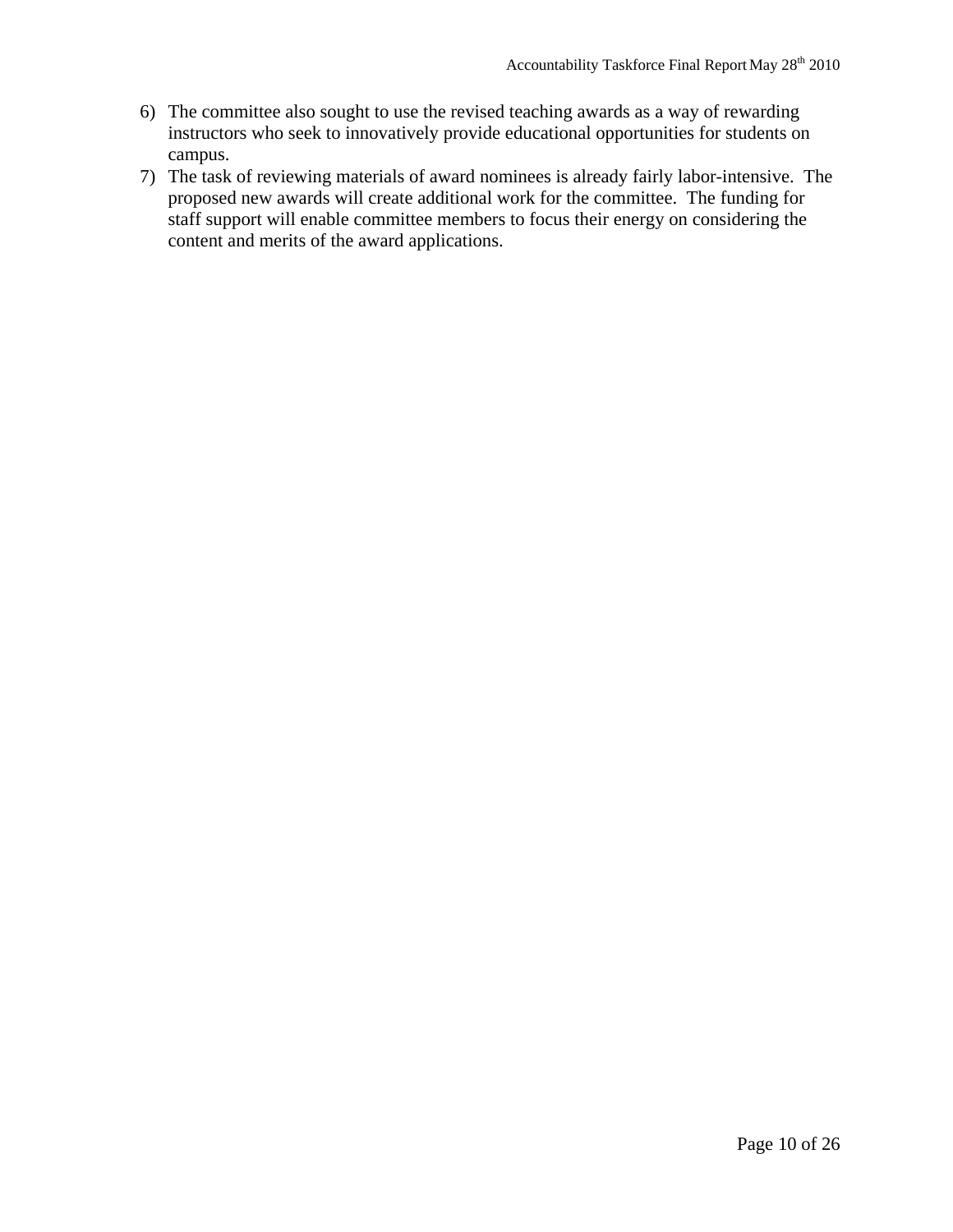# **4. Challenges and Concerns**

The mandates in HB2504 raise some particular challenges and concerns for higher education. We recognize that much of the legislative agenda is motivated by a wish to increase and expand accountability of universities. We fully appreciate the value of sharing information and assessing the effectiveness of what we do, as that is our primary mission as educators. We also support the state in its goal of greater student success and greater efficiencies within our educational systems.

Effective accountability strategy must clearly identify what is being assessed, for what purpose, and whether the chosen measures are relevant for that purpose. However, in the case of HB2504, the faculty are still struggling to understand the intent of the bill and what public concerns it is trying to address. Furthermore, we see potentially serious consequences of posting some of the required information online.

We believe that the intent of this bill is to inform the public and potential students about some core components of our educational process. Underlying the bill seems to be an assumption that students need and will use syllabus information to make decisions about course selection and/or that non-students need to see the details of our course content.

Given this context, we offer some observations:

- There is a general description of every course available in the course catalog that is already posted online; we do not know whether students use even this information in making decisions, as course selection for many students is driven by factors other than specific course content, such as degree requirements, timing, availability, etc.
- When the course schedule is posted, students can identify instructors and contact them for greater detail about the course content and for answers to specific concerns/questions.
- We have no evidence that students would make different choices if more information were available on the internet, nor do we have evidence that the public can or would use this type of information. We worry that we are devoting thousands of dollars and hours to an effort that will not address the needs of the public, dollars and hours that could be better spent on endeavors such as retention, teaching innovation, or streamlined teaching technologies.
- The current bill requires that universities maintain syllabi for two years in a searchable format. It is not clear how this history of syllabi is relevant to students planning their schedules, nor is it clear why anyone else would need to have access to this information, other than our accrediting body to whom we already provide the information. Having multiple semesters of syllabi online simultaneously may lead to confusion if viewers fail to pay attention to the year, semester, and instructor. Students may inadvertently pull up a wrong semester version and make decisions based on outdated information.
- The requirement to give a "descriptions of topics" has generated much concern because, depending on interpretation, it could be inconsistent with best practices in pedagogy. Therefore, we will interpret this element fairly generally to ensure that we do not stifle the necessary ebb and flow of semester-long learning and teaching processes. Clearly a plan for moving through information in a semester is valuable to all participants as part of the agreed upon learning goals. But as important is flexibility. Many times, faculty shift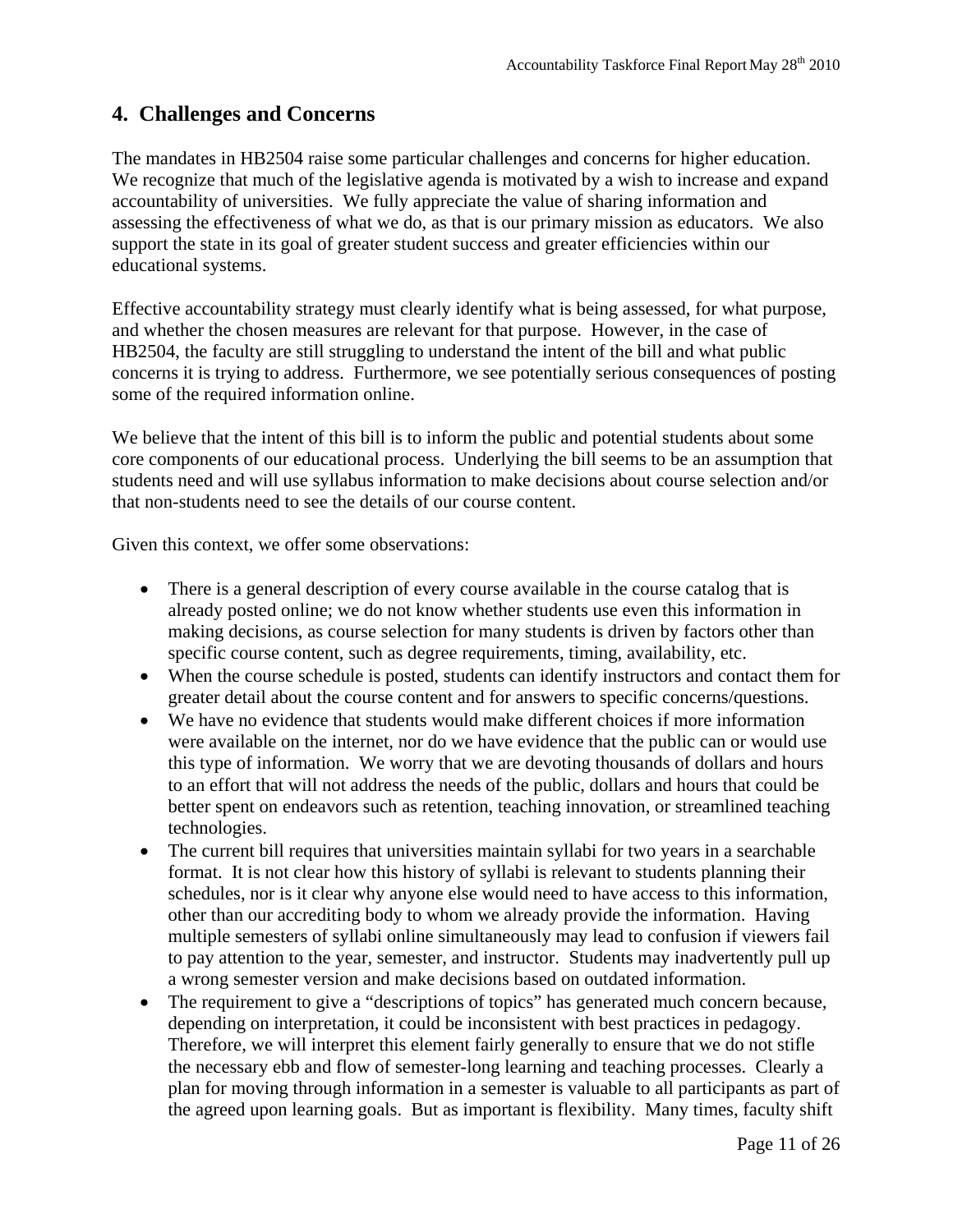topics or address unplanned issues in response to student interest and queries, current events, or simple mistaken estimates about the time needed to fully address a topic.

 We remain concerned about who, other than students, will have access to this information and what liability that access may create with respect to intellectual property laws and academic freedom. These two key tenets of the faculty work environment allow faculty to continually innovate and contribute not only to the success of students in the classroom but also to the reputation of their universities and to community at large via research and service. Asking faculty to post publicly our original work product in the form of syllabi and our qualifications in the form of CVs would be parallel to asking other kinds of employees to post their daily work product and resumes for unrestricted review worldwide. Unfortunately, some of that information may be proprietary and some may expose employees to scrutiny without an opportunity to provide explanation or context.

We as faculty recognize that we are public employees with responsibility to conduct our work as openly and efficiently as possible. We also recognize that we have been hired for our expertise and understanding of essential components of a strong university educational experience. We therefore urge that future decisions about higher education in Texas and in the UH System allow faculty to offer their input to ensure that "accountability" is meaningful for all parties and does not simply create additional burdens.

#### **5. Conclusion**

The UH System Accountability Task Force has completed its work as per the charge from UH System Senior Vice Chancellor for Academic Affairs Antel regarding HB2504 implementation in the UH System and teaching awards at UH. Accountability figures prominently in the higher education landscape, clearly a growing trend. Faculty do not oppose accountability. We see benefits to our work and to our institutions. The key, of course, is to develop strategies that meet the needs of our students and the public within the bounds of available resources. We appreciate that the UH System has offered the faculty an opportunity to take a leadership role in addressing this particular set of state requirements. We hope this approach will serve as a model for future work and that our leadership will advocate on behalf of their faculty as discussions continue at the state level.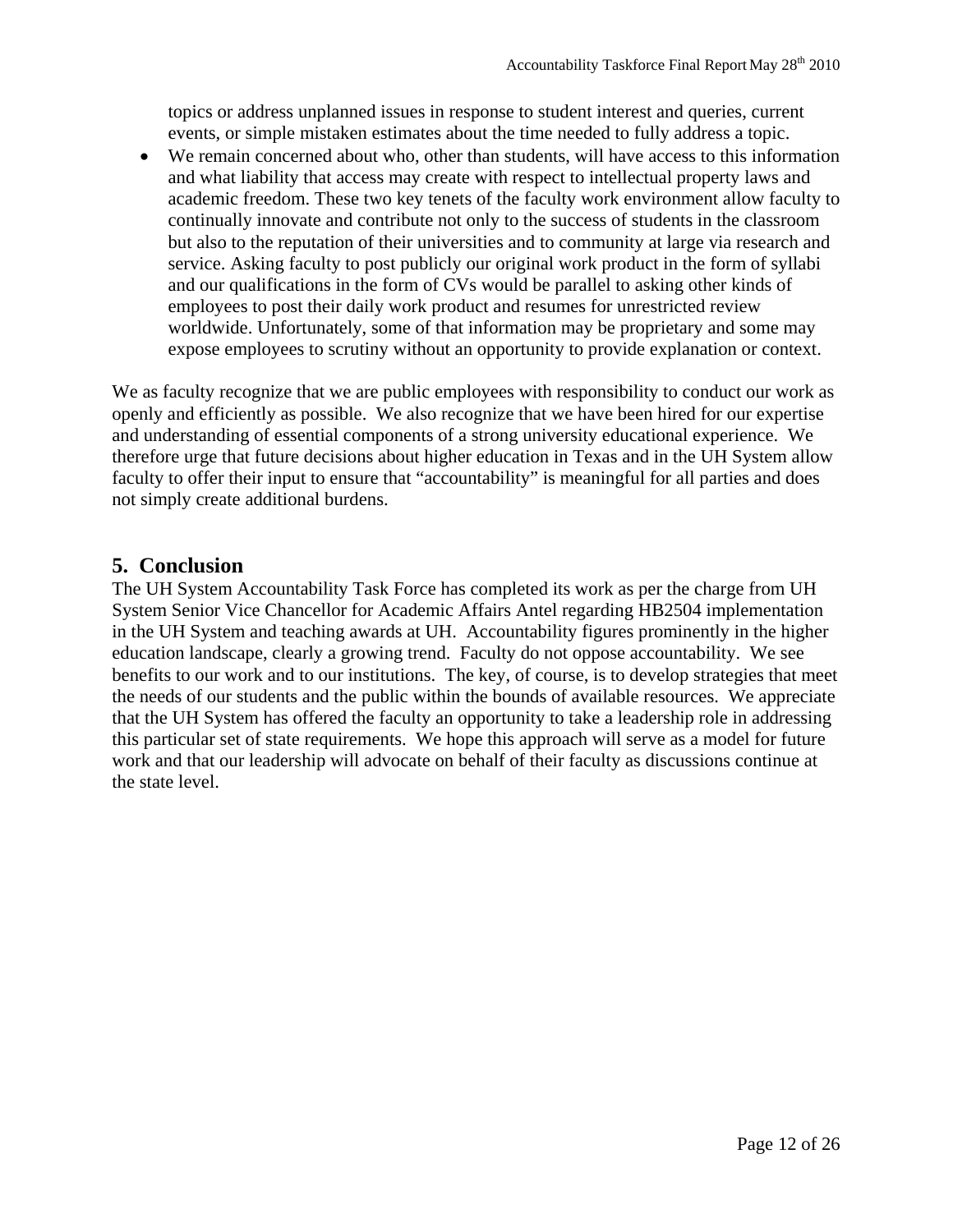#### **Appendix A: Final Version of Texas HB2504**

H.B. No. 2504

#### AN ACT

relating to requiring a public institution of higher education to establish uniform standards for publishing cost of attendance information, to conduct student course evaluations of faculty, and to make certain information available on the Internet.

BE IT ENACTED BY THE LEGISLATURE OF THE STATE OF TEXAS:

SECTION 1. Subchapter Z, Chapter 51, Education Code, is amended by adding Section 51.974 to read as follows:

Sec. 51.974. INTERNET ACCESS TO COURSE INFORMATION. (a) Each institution of higher education, other than a medical and dental unit, as defined by Section 61.003, shall make available to the public on the institution's Internet website the following information for each undergraduate classroom course offered for credit by the institution:

(1) a syllabus that:

(A) satisfies any standards adopted by the institution;

(B) provides a brief description of each major course requirement, including each major assignment and examination;

(C) lists any required or recommended reading; and

(D) provides a general description of the subject matter of each lecture or

discussion;

(2) a curriculum vitae of each regular instructor that lists the instructor's:

(A) postsecondary education;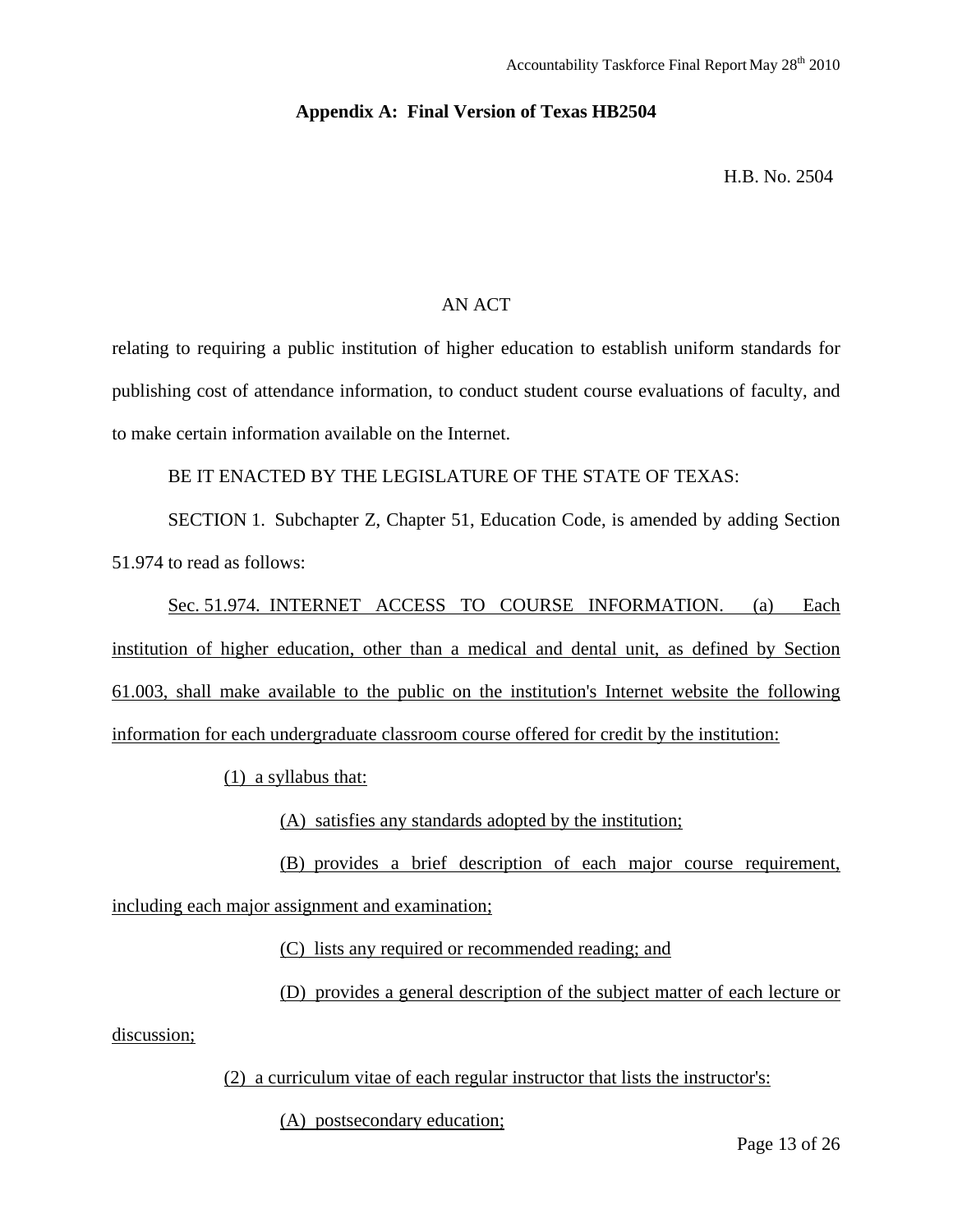(B) teaching experience; and

(C) significant professional publications; and

(3) if available, a departmental budget report of the department under which the course is offered, from the most recent semester or other academic term during which the institution offered the course.

(a-1) A curriculum vitae made available on the institution's Internet website under Subsection (a) may not include any personal information, including the instructor's home address or home telephone number.

(b) The information required by Subsection (a) must be:

(1) accessible from the institution's Internet website home page by use of not more than three links;

(2) searchable by keywords and phrases; and

(3) accessible to the public without requiring registration or use of a user name, a password, or another user identification.

(c) The institution shall make the information required by Subsection (a) available not later than the seventh day after the first day of classes for the semester or other academic term during which the course is offered. The institution shall continue to make the information available on the institution's Internet website until at least the second anniversary of the date on which the institution initially posted the information.

(d) The institution shall update the information required by Subsection (a) as soon as practicable after the information changes.

(e) The governing body of the institution shall designate an administrator to be responsible for ensuring implementation of this section. The administrator may assign duties under this section to one or more administrative employees.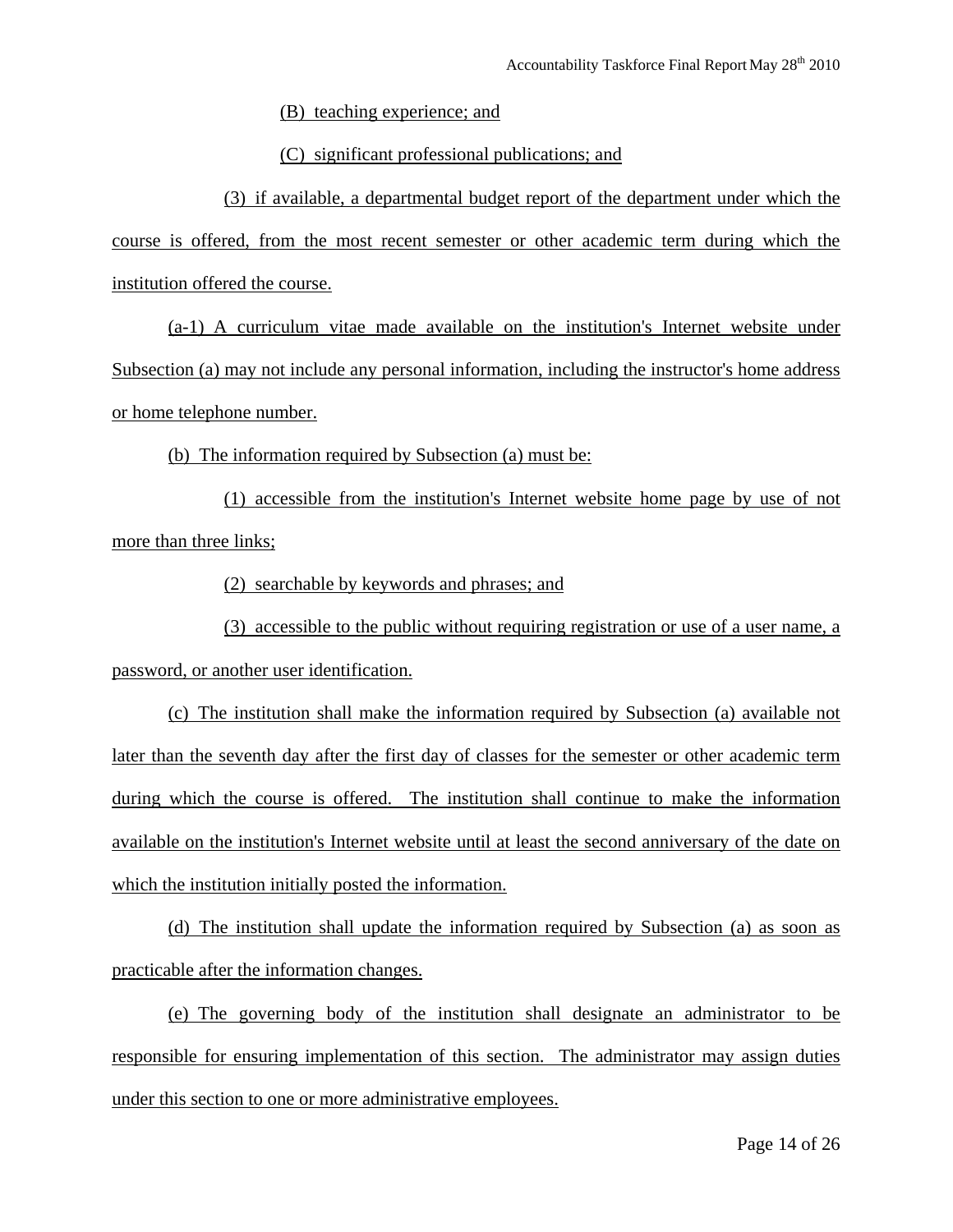(f) Not later than January 1 of each odd-numbered year, each institution of higher education shall submit a written report regarding the institution's compliance with this section to the governor, the lieutenant governor, the speaker of the house of representatives, and the presiding officer of each legislative standing committee with primary jurisdiction over higher education.

(g) The Texas Higher Education Coordinating Board may adopt rules necessary to administer this section.

(h) Institutions of higher education included in this section shall conduct end-of-course student evaluations of faculty and develop a plan to make evaluations available on the institution's website.

SECTION 2. Subchapter E, Chapter 56, Education Code, is amended by adding Section 56.080 to read as follows:

Sec. 56.080. ONLINE LIST OF WORK-STUDY EMPLOYMENT OPPORTUNITIES. Each institution of higher education shall:

(1) establish and maintain an online list of work-study employment opportunities, sorted by department as appropriate, available to students on the institution's campus; and

(2) ensure that the list is easily accessible to the public through a clearly identifiable link that appears in a prominent place on the financial aid page of the institution's Internet website.

SECTION 3. Subchapter C, Chapter 61, Education Code, is amended by adding Section 61.0777 to read as follows:

Sec. 61.0777. UNIFORM STANDARDS FOR PUBLICATION OF COST OF ATTENDANCE INFORMATION. (a) The board shall prescribe uniform standards intended to ensure that information regarding the cost of attendance at institutions of higher education is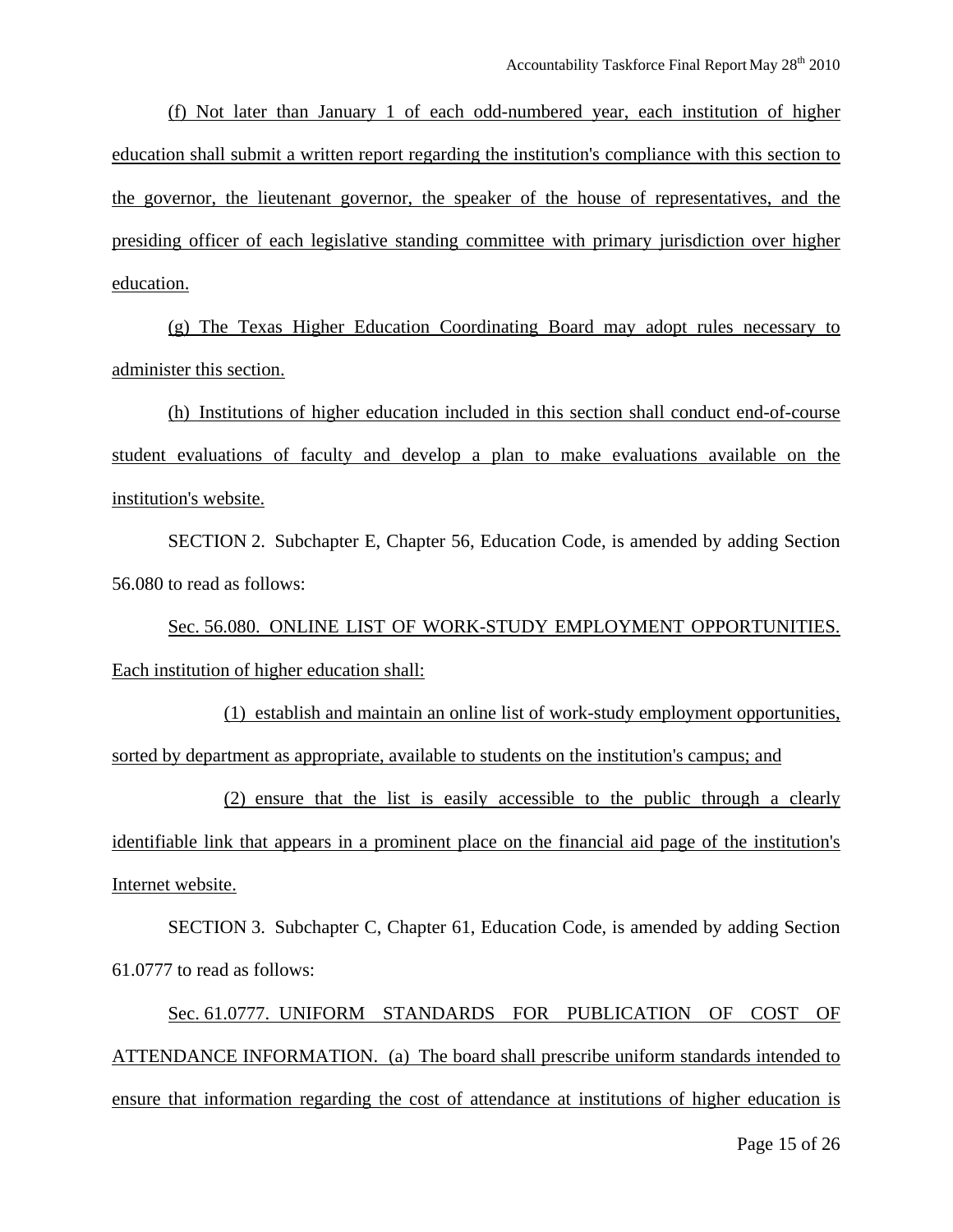available to the public in a manner that is consumer-friendly and readily understandable to prospective students and their families. In developing the standards, the board shall examine common and recommended practices regarding the publication of such information and shall solicit recommendations and comments from institutions of higher education and interested private or independent institutions of higher education.

(b) The uniform standards must:

(1) address all of the elements that constitute the total cost of attendance, including tuition and fees, room and board costs, book and supply costs, transportation costs, and other personal expenses; and

(2) prescribe model language to be used to describe each element of the cost of attendance.

(c) Each institution of higher education that offers an undergraduate degree or certificate program shall:

(1) prominently display on the institution's Internet website in accordance with the uniform standards prescribed under this section information regarding the cost of attendance at the institution by a full-time entering first-year student; and

(2) conform to the uniform standards in any electronic or printed materials intended to provide to prospective undergraduate students information regarding the cost of attendance at the institution.

(d) Each institution of higher education shall consider the uniform standards prescribed under this section when providing information to the public or to prospective students regarding the cost of attendance at the institution by nonresident students, graduate students, or students enrolled in professional programs.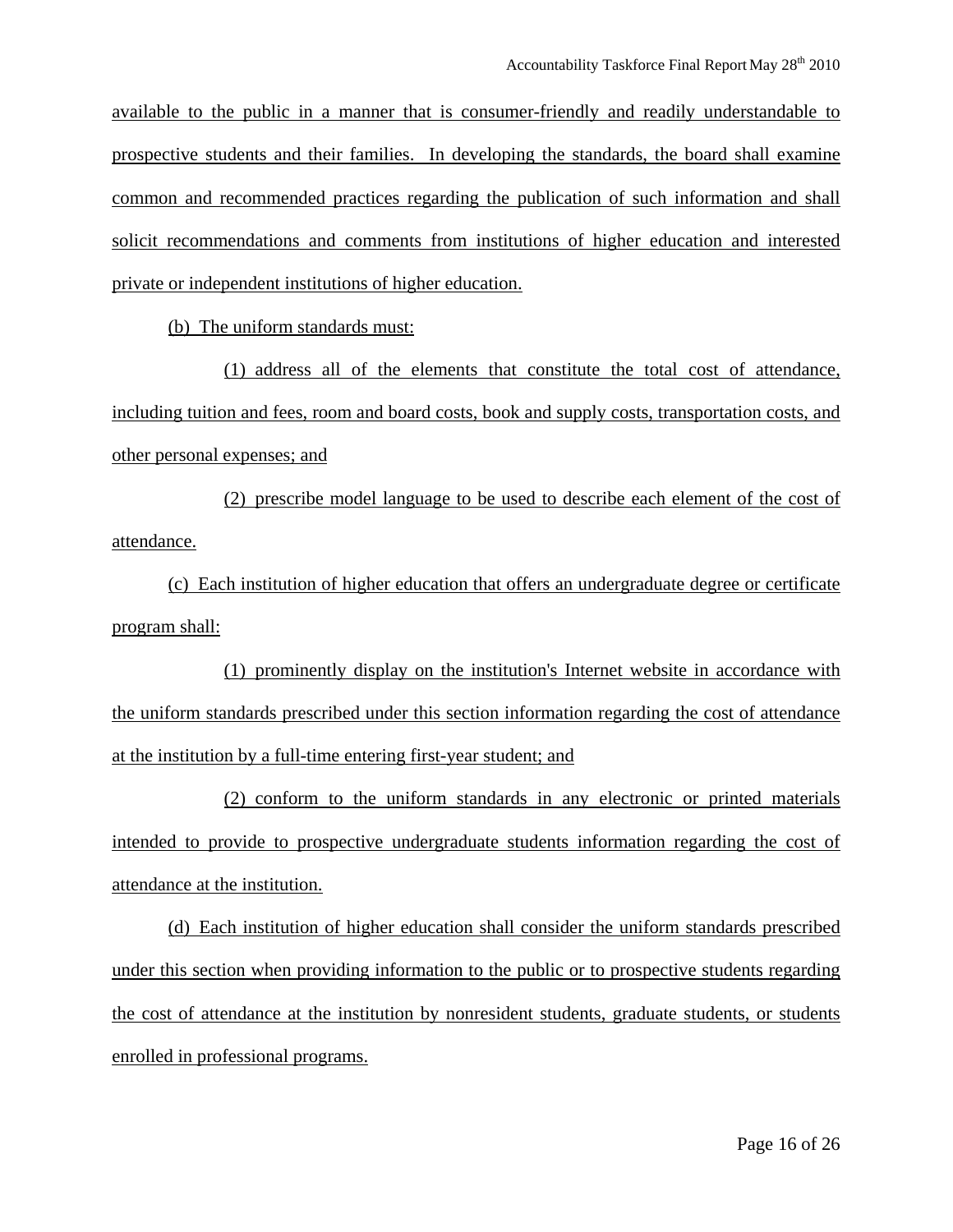(e) The board shall prescribe requirements for an institution of higher education to provide on the institution's Internet website consumer-friendly and readily understandable information regarding student financial aid opportunities. The required information must be provided in connection with the information displayed under Subsection  $(c)(1)$  and must include a link to the primary federal student financial aid Internet website intended to assist persons applying for student financial aid.

(f) The board shall provide on the board's Internet website a program or similar tool that will compute for a person accessing the website the estimated net cost of attendance for a fulltime entering first-year student attending an institution of higher education. The board shall require each institution to provide the board with the information the board requires to administer this subsection.

(g) The board shall prescribe the initial standards and requirements under this section not later than January 1, 2010. Institutions of higher education shall comply with the standards and requirements not later than April l, 2010. This subsection expires January 1, 2011.

(h) The board shall encourage private or independent institutions of higher education approved under Subchapter F to participate in the tuition equalization grant program, to the greatest extent practicable, to prominently display the information described by Subsections (a) and (b) on their Internet websites in accordance with the standards established under those subsections, and to conform to those standards in electronic and printed materials intended to provide to prospective undergraduate students information regarding the cost of attendance at the institutions. The board shall also encourage those institutions to include on their Internet websites a link to the primary federal student financial aid Internet website intended to assist persons applying for student financial aid.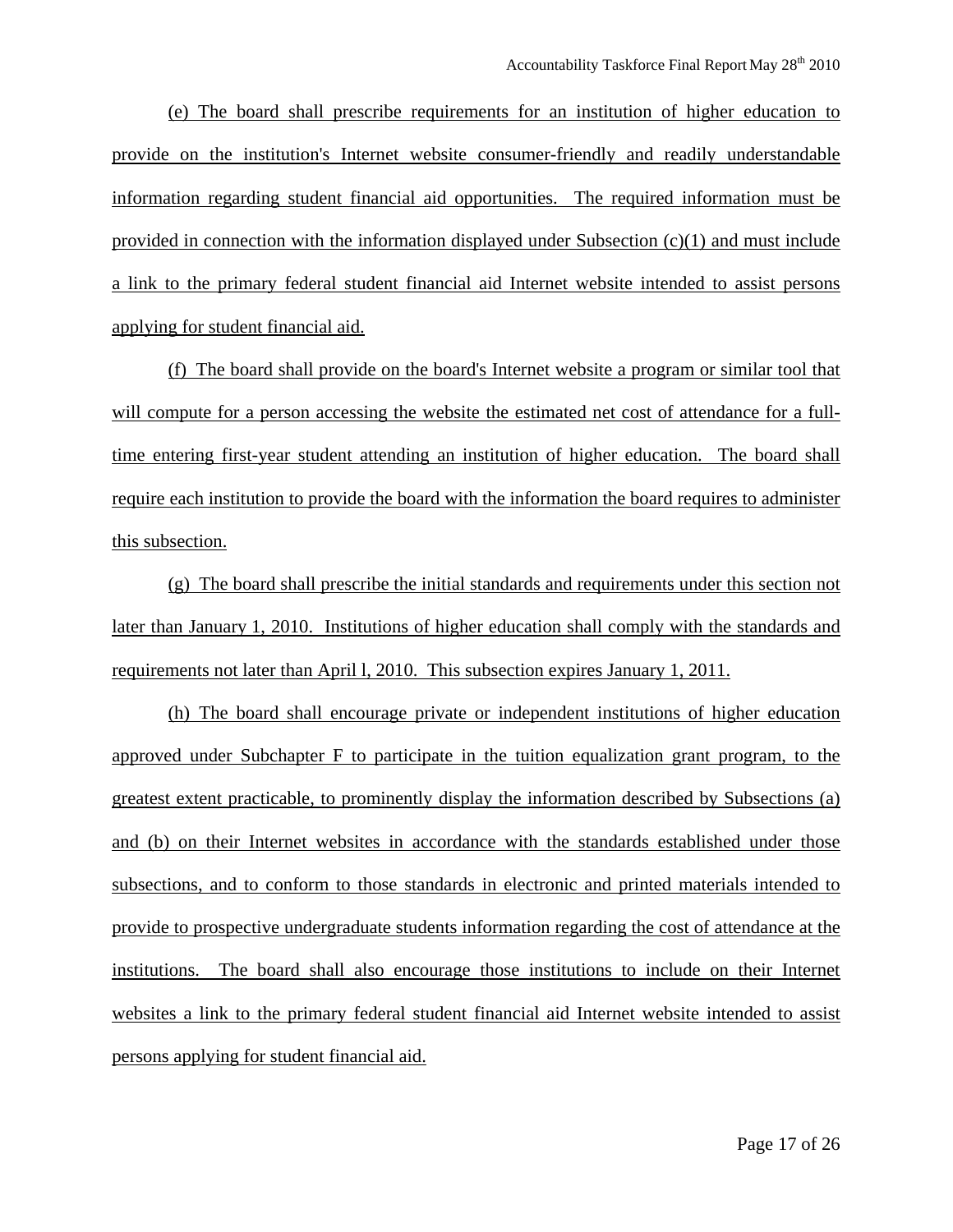(i) The board shall make the program or tool described by Subsection (f) available to private or independent institutions of higher education described by Subsection (h), and those institutions shall make that program or tool, or another program or tool that complies with the requirements for the net price calculator required under Section 132(h)(3), Higher Education Act of 1965 (20 U.S.C. Section 1015a), available on their Internet websites not later than the date by which the institutions are required by Section 132(h)(3) to make the net price calculator publicly available on their Internet websites.

SECTION 4. Section 51.974, Education Code, as added by this Act, applies beginning with the 2010 fall semester.

SECTION 5. As soon as practicable after the effective date of this Act, each public institution of higher education shall establish an online list of work-study employment opportunities for students as required by Section 56.080, Education Code, as added by this Act.

SECTION 6. This Act takes effect immediately if it receives a vote of two-thirds of all the members elected to each house, as provided by Section 39, Article III, Texas Constitution. If this Act does not receive the vote necessary for immediate effect, this Act takes effect September 1, 2009.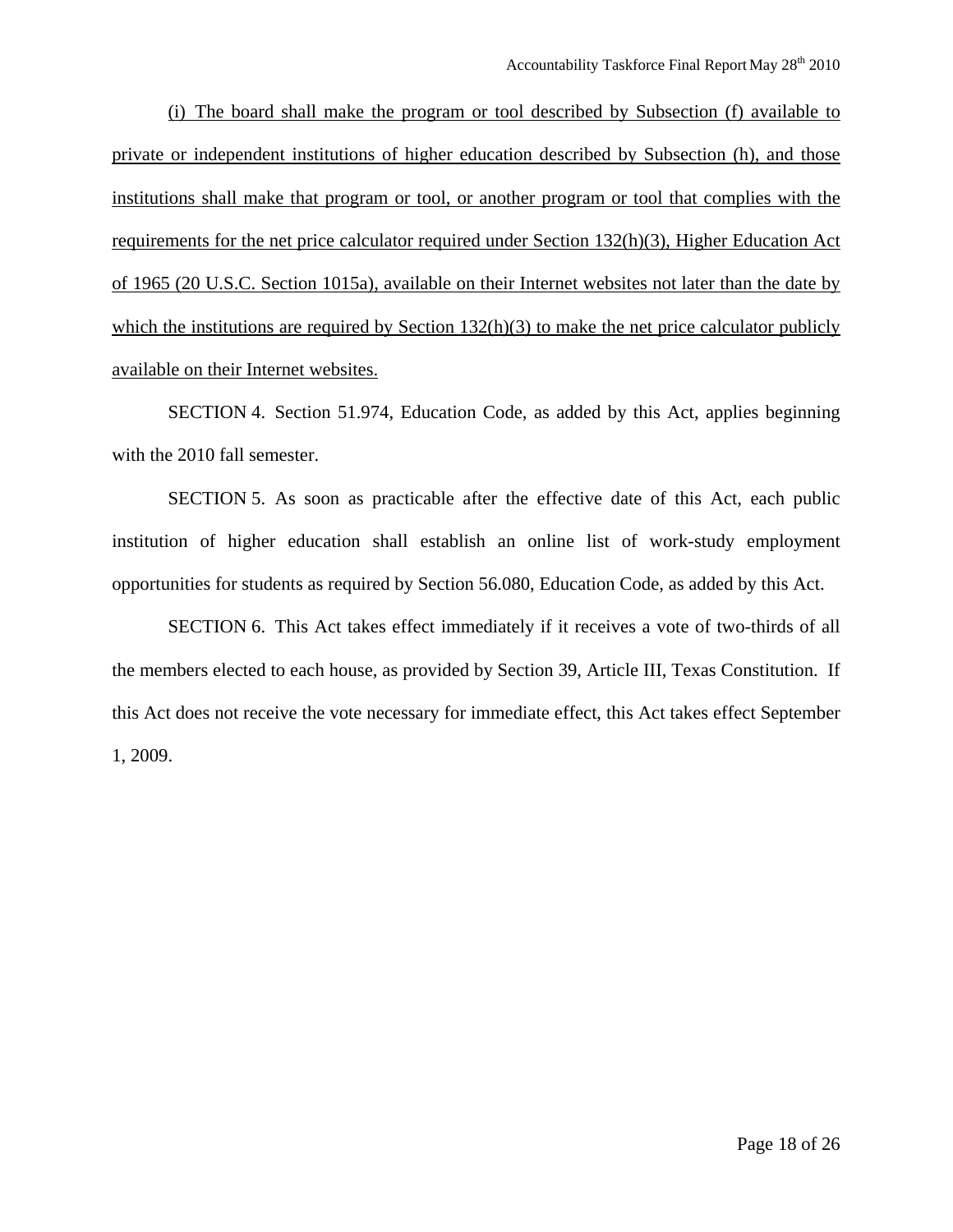President of the Senate Speaker of the House

I certify that H.B. No. 2504 was passed by the House on May 8, 2009, by the following vote: Yeas 138, Nays 0, 2 present, not voting; and that the House concurred in Senate amendments to H.B. No. 2504 on May 29, 2009, by the following vote: Yeas 143, Nays 0, 1 present, not voting.

\_\_\_\_\_\_\_\_\_\_\_\_\_\_\_\_\_\_\_\_\_\_\_\_\_\_\_\_\_\_ \_\_\_\_\_\_\_\_\_\_\_\_\_\_\_\_\_\_\_\_\_\_\_\_\_\_\_\_\_\_

Chief Clerk of the House

\_\_\_\_\_\_\_\_\_\_\_\_\_\_\_\_\_\_\_\_\_\_\_\_\_\_\_\_\_\_

\_\_\_\_\_\_\_\_\_\_\_\_\_\_\_\_\_\_\_\_\_\_\_\_\_\_\_\_\_\_

I certify that H.B. No. 2504 was passed by the Senate, with amendments, on May 27, 2009, by the following vote: Yeas 31, Nays 0.

Secretary of the Senate

APPROVED: \_\_\_\_\_\_\_\_\_\_\_\_\_\_\_\_\_\_

Date

Governor

 $\overline{\phantom{a}}$  ,  $\overline{\phantom{a}}$  ,  $\overline{\phantom{a}}$  ,  $\overline{\phantom{a}}$  ,  $\overline{\phantom{a}}$  ,  $\overline{\phantom{a}}$  ,  $\overline{\phantom{a}}$  ,  $\overline{\phantom{a}}$  ,  $\overline{\phantom{a}}$  ,  $\overline{\phantom{a}}$  ,  $\overline{\phantom{a}}$  ,  $\overline{\phantom{a}}$  ,  $\overline{\phantom{a}}$  ,  $\overline{\phantom{a}}$  ,  $\overline{\phantom{a}}$  ,  $\overline{\phantom{a}}$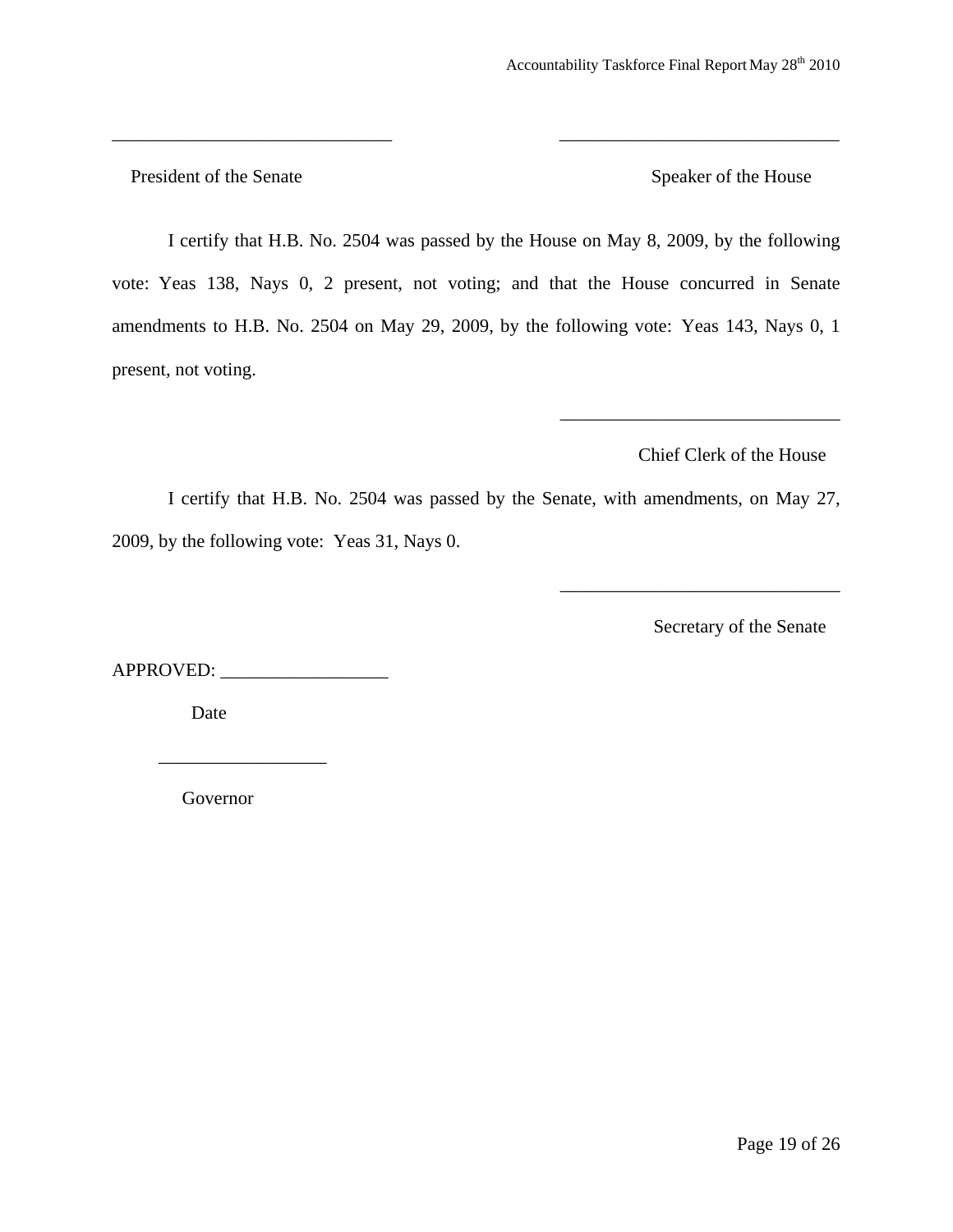#### **Appendix B: Texas Higher Education Coordinating Board Rules on HB2504**

AGENDA ITEM VI-Q (5) Page 1 10/09

Chapter 4 Rules Applying to All Public Institutions of Higher Education in Texas Subchapter N Public Access to Course Information 4.225 Purpose 4.226 Authority 4.227 Definitions 4.228 Internet Access to Course Information 4.229 Internet Access to Work-Study Information

#### 4.225 Purpose

Each institution of higher education, other than a medical and dental unit, shall make available to the public on the institution's Internet website certain undergraduate course information, and information about available work-study opportunities.

#### 4.226 Authority

Texas Education Code; Subchapter Z, Chapter 51, Section 51.974(g) authorizes the Texas Higher Education Coordinating Board to adopt rules necessary to administer this subchapter. The Texas Education Code, Section 61.051, describes the Board's role in the Texas system of higher education.

#### 4.227 Definitions

The following words and terms, when used in this subchapter, shall have the following meanings, unless the context clearly indicates otherwise:

(1) Commissioner --"The Commissioner of Higher Education" means the agency acting through its executive, and his or her designees, staff, or agents.

(2) Curriculum Vitae -- A document that summarizes the career and qualifications of the instructor of record, including at least the following:

(A) all institutions of higher education attended, with the degree(s) earned;

(B) all previous teaching positions, including the names of the institutions, the position, beginning and ending dates; and

(C) a list of significant professional publications relevant to the academic positions held, including full citation data for each entry.

(D) The curriculum vitae may include the instructor's professional contact

#### AGENDA ITEM VI-Q (5)

Page 2

10/09

information, such as office telephone number, work address, and institutional email address. Vitae are not required to include personal information about the instructor, such as the home address or personal telephone number.

(3) Departmental Budget Report -- If a course is offered through a unit other than a department—such as a program, college, or institute—substitute the budget for that unit as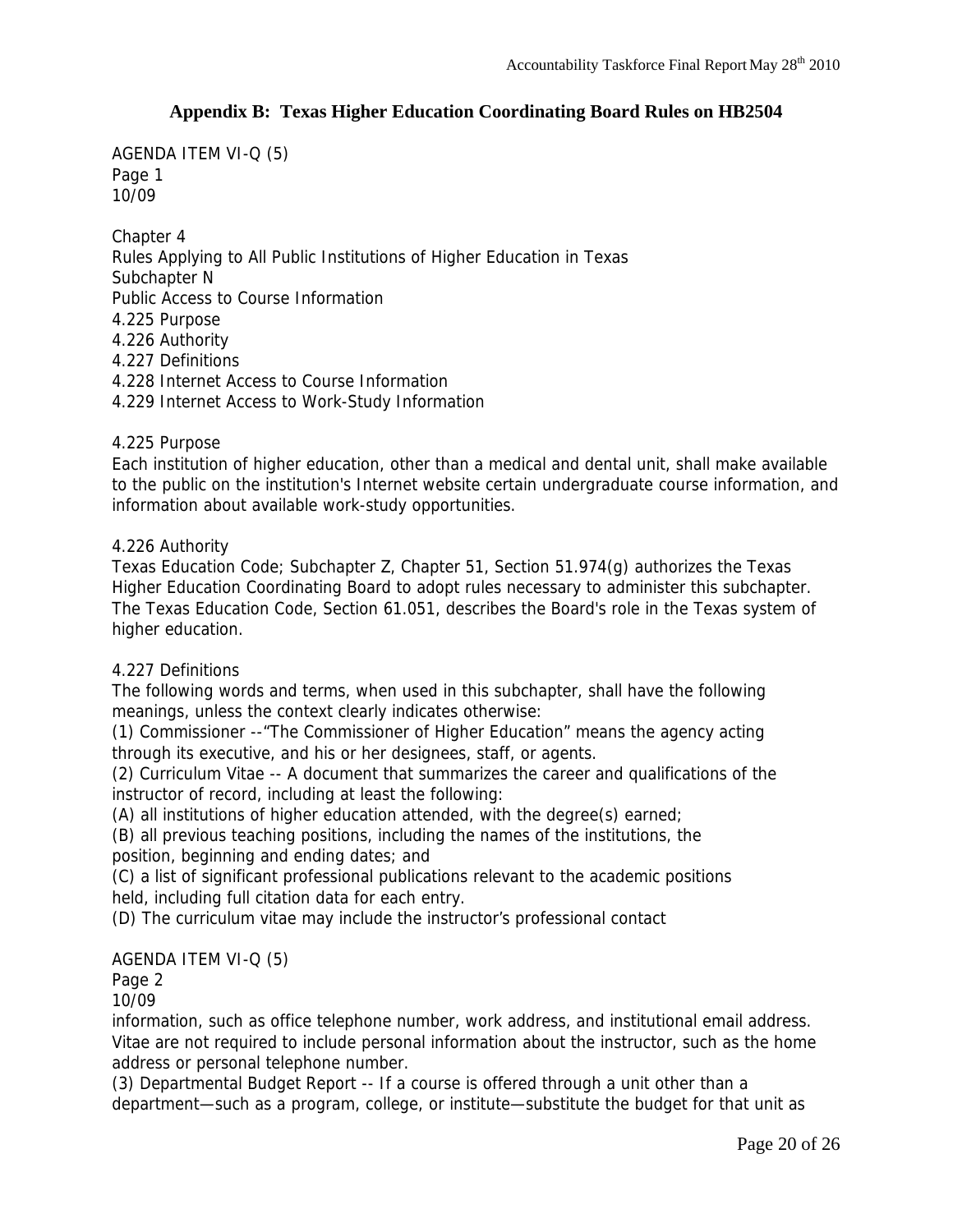appropriate. If the institution posts general budget data on its website in which the information required by statute is reported, it may substitute a hyperlink to that data in place of a separate departmental budget report. The budget report shall include:

(A) detail for the most recent academic year for which data are available;

(B) income from all sources; and

(C) a summary by functional categories such as salaries and wages, travel, etc. (as defined by the National Association of College and University Business Officers).

(4) Institutions of Higher Education or Institution--Any public technical institute, public junior college, public senior college or university, medical or dental unit, other agency of higher education as defined in Texas Education Code, §61.003.

(5) Instructor(s) of Record--The primary instructor or co-instructors of a course who are responsible for the course content and the assignment of final grades. This includes tenured and tenure-track faculty, lecturers, adjuncts, and graduate assistants (who are not working under the supervision of an instructor of record). It does not include guest lecturers or others who may be brought in to teach less than fifty percent of the class sessions.

(6) Internet Website Home Page--The primary Internet web page that serves as the opening portal to the public for all of the other public web pages and Internet services hosted by the institution. It is commonly the web page with the uniform resource locator (URL) address that ends with the domain suffix ".edu".

(7) Medical or Dental Unit--"Medical and dental unit" means Texas A&M University

System Health Science Center, Texas Tech University Health Sciences Center, The University of Texas Health Science Center at Houston, The University of Texas Health Science Center at San Antonio, The University of Texas Health Science Center at Tyler, The University of Texas M.D. Anderson Cancer Center, The University of Texas Medical Branch at Galveston, The University of Texas Southwestern Medical Center at Dallas, University of North Texas Health Science Center at Fort Worth, and the Paul L. Foster School of Medicine at Texas Tech University Health Sciences Center at El Paso, and such other medical or dental schools as may be established by statute or as provided in chapter 61 of the Texas Education Code.

(8) Significant Professional Publications--Discipline-related refereed papers/publications, books/book chapters, and juried creative performance accomplishments.

(9) Syllabus--A document describing the course that satisfies any standards for syllabi adopted by the institution. The document shall include, at a minimum, the following: AGENDA ITEM VI-Q (5)

Page 3

10/09

(A) brief description of each major course requirement, including each major assignment and examination;

(B) the learning objectives for the course;

(C) a general description of the subject matter of each lecture or discussion; and

(D) lists of any required or recommended readings.

(10) Undergraduate Classroom Course--Any lower- or upper-division credit course offered to five or more students. This includes on-campus, off-campus, distance education, and dual-credit courses (including those taught on high school campuses). It excludes courses with highly variable subject content that are tailored specifically to individual students, such as Independent Study and Directed Reading courses. It excludes laboratory, practicum, or discussion sections that are intrinsic and required parts of larger lecture courses and are directly supervised by the same instructor(s) of record for those large courses.

(11) Work-study employment opportunity--Includes all of the programs and opportunities in the Federal College Work-Study Program, the State of Texas Work-Study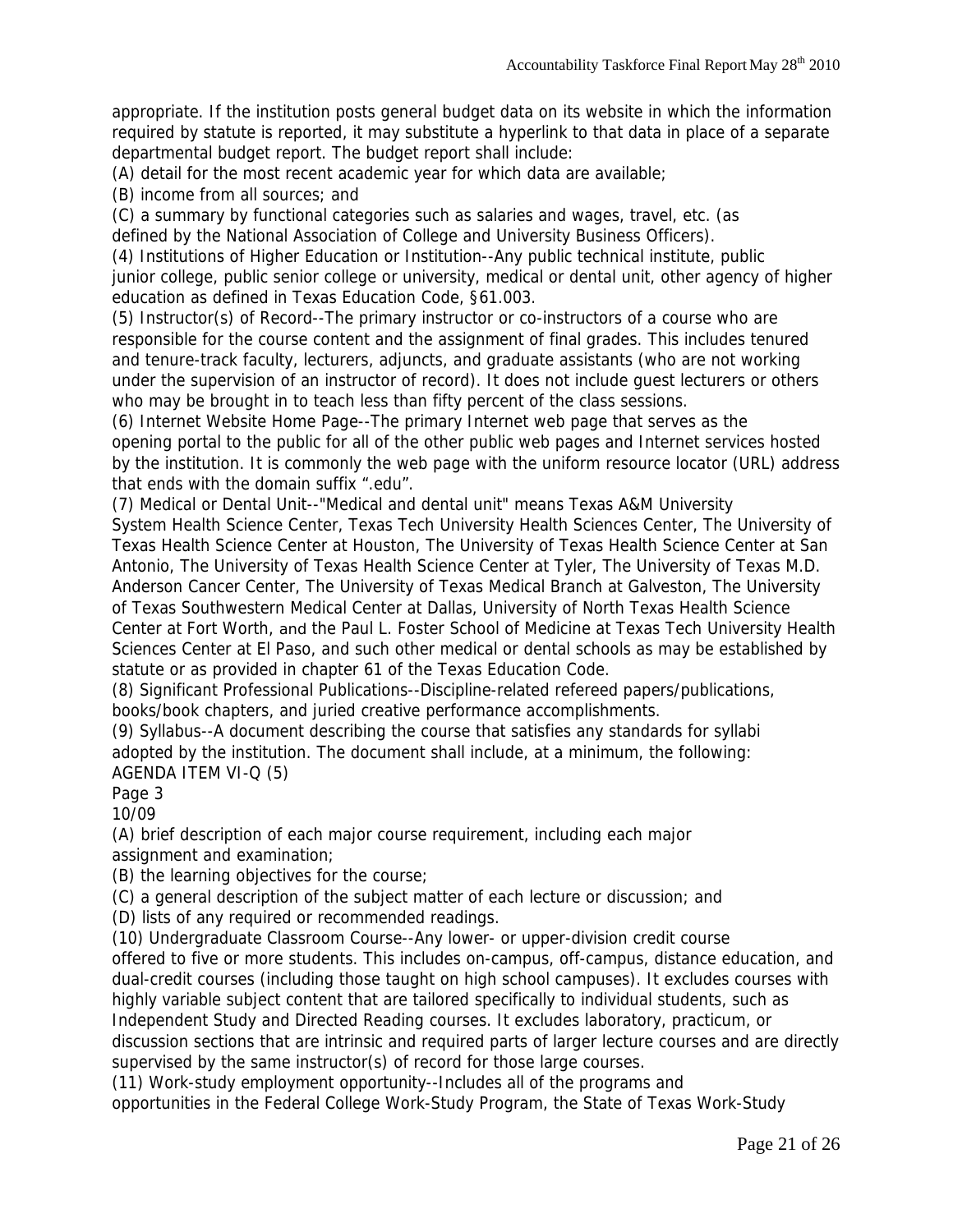Program, and any similar financial aid employment programs sponsored by the institution. For the purposes of this subchapter, work-study applies only to resident undergraduate students.

#### 4.228 Internet Access to Course Information

(a) Each public institution of higher education, other than a medical and dental unit, shall make available to the public on the institution's Internet website the following information for each undergraduate classroom course offered for credit by the institution: a syllabus, a curriculum vitae for the instructor(s) of record, and (if available) a departmental operating budget from the most recent semester or other academic term during which the institution offered the course. Links to existing data that meet legislative requirements may suffice. (b) If multiple sections of a course use an identical syllabus with identical assignments and readings, only one syllabus shall be posted. The curriculum vitae of each instructor(s) of record for each section shall be posted.

(c) All course information described in subsection (a) of this section must be:

(1) accessible from the institution's Internet website home page by use of not more than three links;

(2) searchable by keywords and phrases;

(3) accessible to the public without requiring registration or use of a user name, a password, or another user identification;

(4) available not later than the seventh day after the first day of classes for the semester or other academic term during which the course is offered; and AGENDA ITEM VI-Q (5)

Page 4

(5) updated as soon as practicable after the information changes, at least once for every semester in which the course is offered.

(d) The institution shall continue to make the information available on the institution's Internet website until at least the second anniversary of the date on which the institution initially posted the information. An up-to-date curriculum vitae must be available for each instructor of each course for two years after the course is taught.

(e) Institutions shall conduct end-of-course student evaluations of faculty for each undergraduate classroom course as defined in section 4.227 (10), and develop a plan to make evaluations publicly available on the institution's website.

(f) The governing body of the institution shall designate an administrator to be responsible for ensuring implementation of this section. Not later than January 1 of each oddnumbered

year, each institution of higher education shall submit a written report regarding the institution's compliance with this section to the governor, the lieutenant governor, the speaker of the house of representatives, and the presiding officer of each legislative standing committee with primary jurisdiction over higher education.

(g) Institutions must begin compliance with these rules no later than August 15, 2010.

4.229 Internet Access to Work-Study Information

(a) Each institution of higher education shall establish and maintain an online list of work-study employment opportunities available to students on the institution's campus, sorted by department as appropriate. Information should be made available no later than April 1, 2010.

(b) Each institution of higher education shall ensure that the list is easily accessible to the public through a clearly identifiable link that appears in a prominent place on the financial aid page of the institution's Internet website. 10/09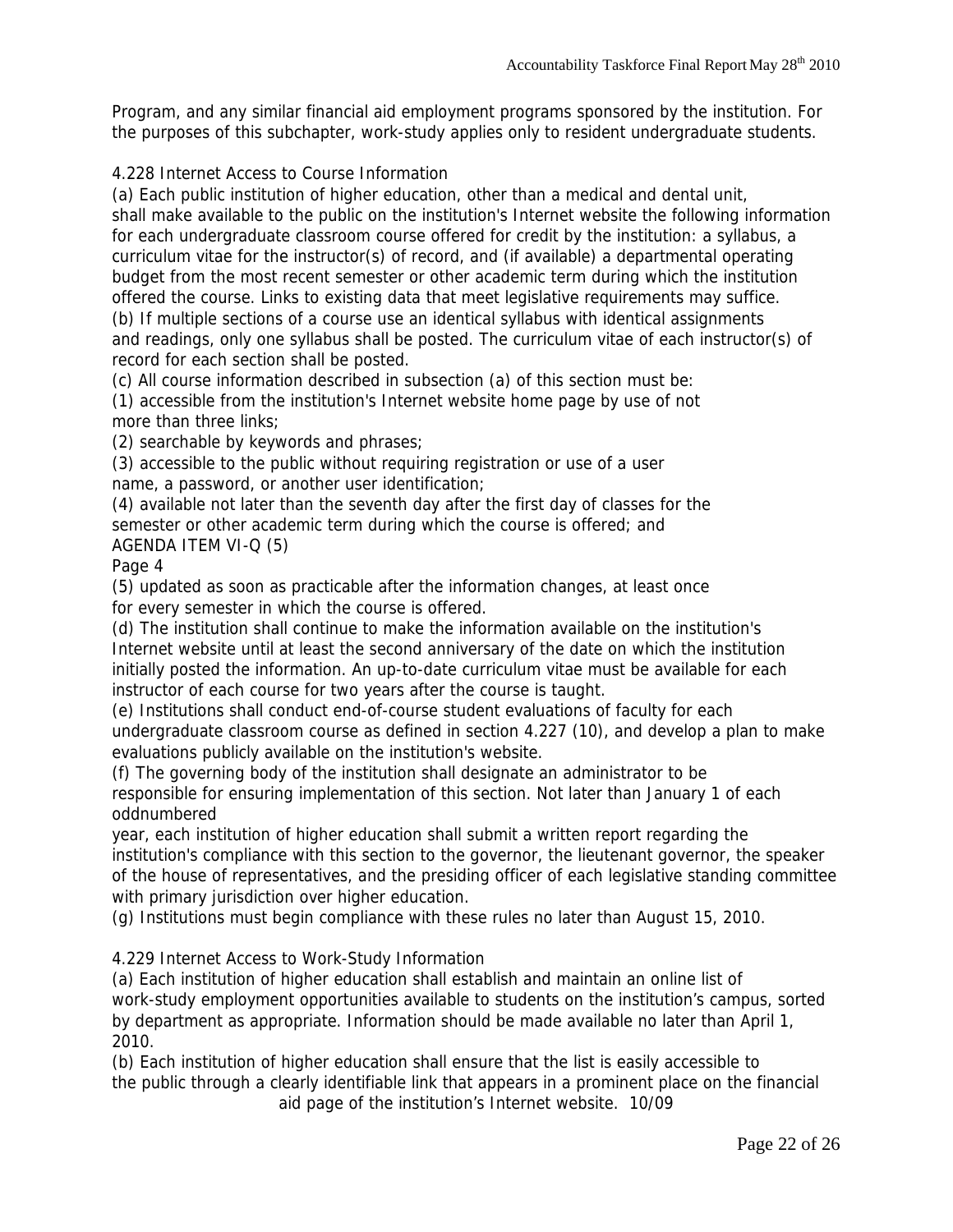#### **Appendix C: Syllabus Template**

\*\*\*\*\*\*\*\*\*\*\*\*\*\*\*\*\*\*\*\*\*\*\*\*\*\*\*\*\*\*\*\*\*\*\*\*\*\*\*\*\*\*\*\*\*\*\*\*\*\*\*\*\*\*\*\*\*\*\*\*\*\*\*\*\*\*\*\*\*\*\*\*\*\*\*\*\*\*

#### **YEAR COURSE OFFERED:**

**SEMESTER COURSE OFFERED:**

**DEPARTMENT:**

**COURSE NUMBER:**

**NAME OF COURSE:**

#### **NAME OF INSTRUCTOR:**

\*\*\*\*\*\*\*\*\*\*\*\*\*\*\*\*\*\*\*\*\*\*\*\*\*\*\*\*\*\*\*\*\*\*\*\*\*\*\*\*\*\*\*\*\*\*\*\*\*\*\*\*\*\*\*\*\*\*\*\*\*\*\*\*\*\*\*\*\*\*\*\*\*\*\*\*\*\*

**The information contained in this class syllabus is subject to change without notice. Students are expected to be aware of any additional course policies presented by the instructor during the course**. \*\*\*\*\*\*\*\*\*\*\*\*\*\*\*\*\*\*\*\*\*\*\*\*\*\*\*\*\*\*\*\*\*\*\*\*\*\*\*\*\*\*\*\*\*\*\*\*\*\*\*\*\*\*\*\*\*\*\*\*\*\*\*\*\*\*\*\*\*\*\*\*\*\*\*\*\*\*

#### **Learning Objectives**

(Please remove blue text and insert description of the skill set that the student should demonstrate proficiency in after completion of the course)

#### **Major Assignments/Exams**

(Please remove blue text and insert all major course assignments and their weight in the final class grade for any assignments worth 10% or more)

#### **Required Reading**

(Please remove blue text and list the Title, Author, and Year of all required readings for the course)

#### **Recommended Reading**

(Please remove blue text and list the Title, Author, and Year of all recommended readings for the course)

#### **List of discussion/lecture topics**

(Please remove blue text and include here all main lecture topics for the semester - dates optional)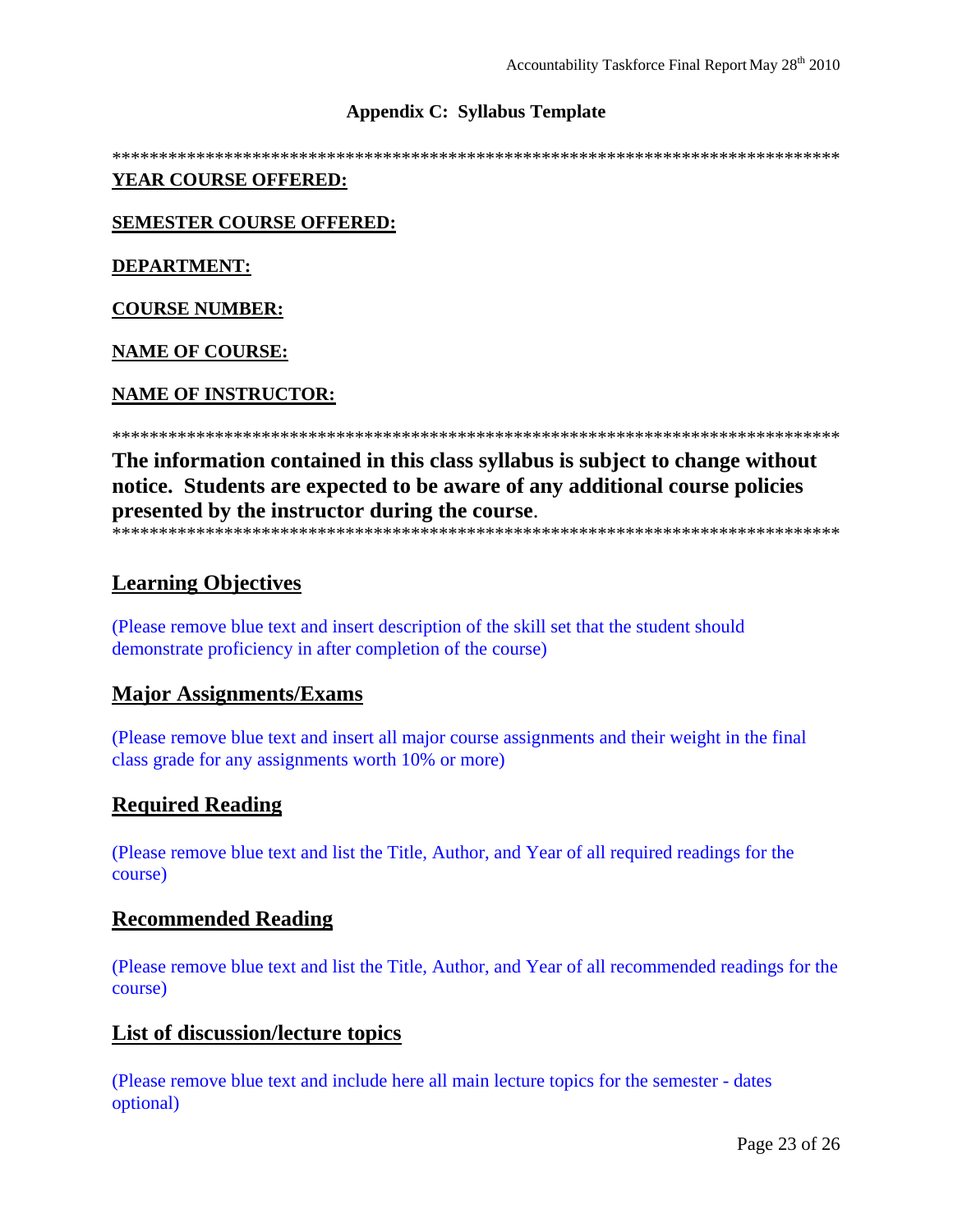#### **Appendix D: Instructor-of-Record CV Template**

\*\*\*\*\*\*\*\*\*\*\*\*\*\*\*\*\*\*\*\*\*\*\*\*\*\*\*\*\*\*\*\*\*\*\*\*\*\*\*\*\*\*\*\*\*\*\*\*\*\*\*\*\*\*\*\*\*\*\*\*\*\*\*\*\*\*\*\*\*\*\*\*

#### **NAME:**

**POSITION/TITLE:**

#### **OFFICE ADDRESS:**

#### **OFFICE TELEPHONE:**

#### **WORK EMAIL:**

\*\*\*\*\*\*\*\*\*\*\*\*\*\*\*\*\*\*\*\*\*\*\*\*\*\*\*\*\*\*\*\*\*\*\*\*\*\*\*\*\*\*\*\*\*\*\*\*\*\*\*\*\*\*\*\*\*\*\*\*\*\*\*\*\*\*\*\*\*\*\*\*

#### **EDUCATIONAL BACKGROUND/TRAINING**

(Please remove blue text and insert educational background/training. Include every institution name, and degree attained for all post secondary education. Include any relevant training and source.)

#### **RELEVANT TEACHING EXPERIENCE**

(Please remove blue text and insert institution name, position/title for all teaching positions held. *Please include year(s) if available*)

#### **ACADEMIC SCHOLARSHIP/RESEARCH/CREATIVE ENDEAVORS**

(Please remove blue text and using the format and content appropriate for your discipline insert academic scholarship/research/creative endeavors)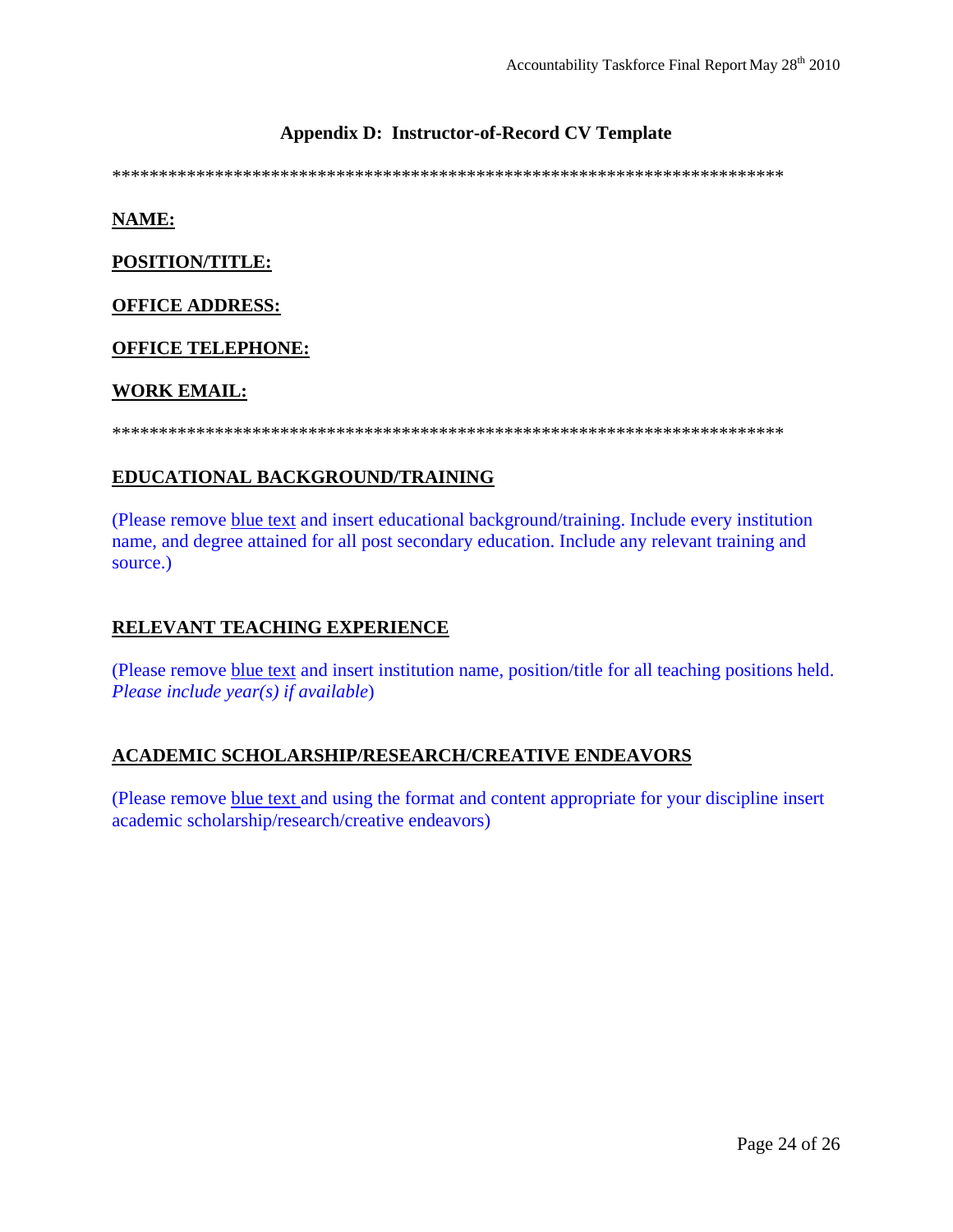#### **Appendix E: Distribution of Instructors**

Distribution of Instructors, by Instructional Classification, for All University of Houston Courses (Undergraduate and Graduate) Taught in Fall 2009



Distribution of Instructors, by Instructional Classification, for All Undergraduate University of Houston Core Courses\* Offered in Fall 2009



N=563 sections

\*Undergraduate University core courses defined by courses identified at: http://www.uh.edu/academics/corecurriculum/index.html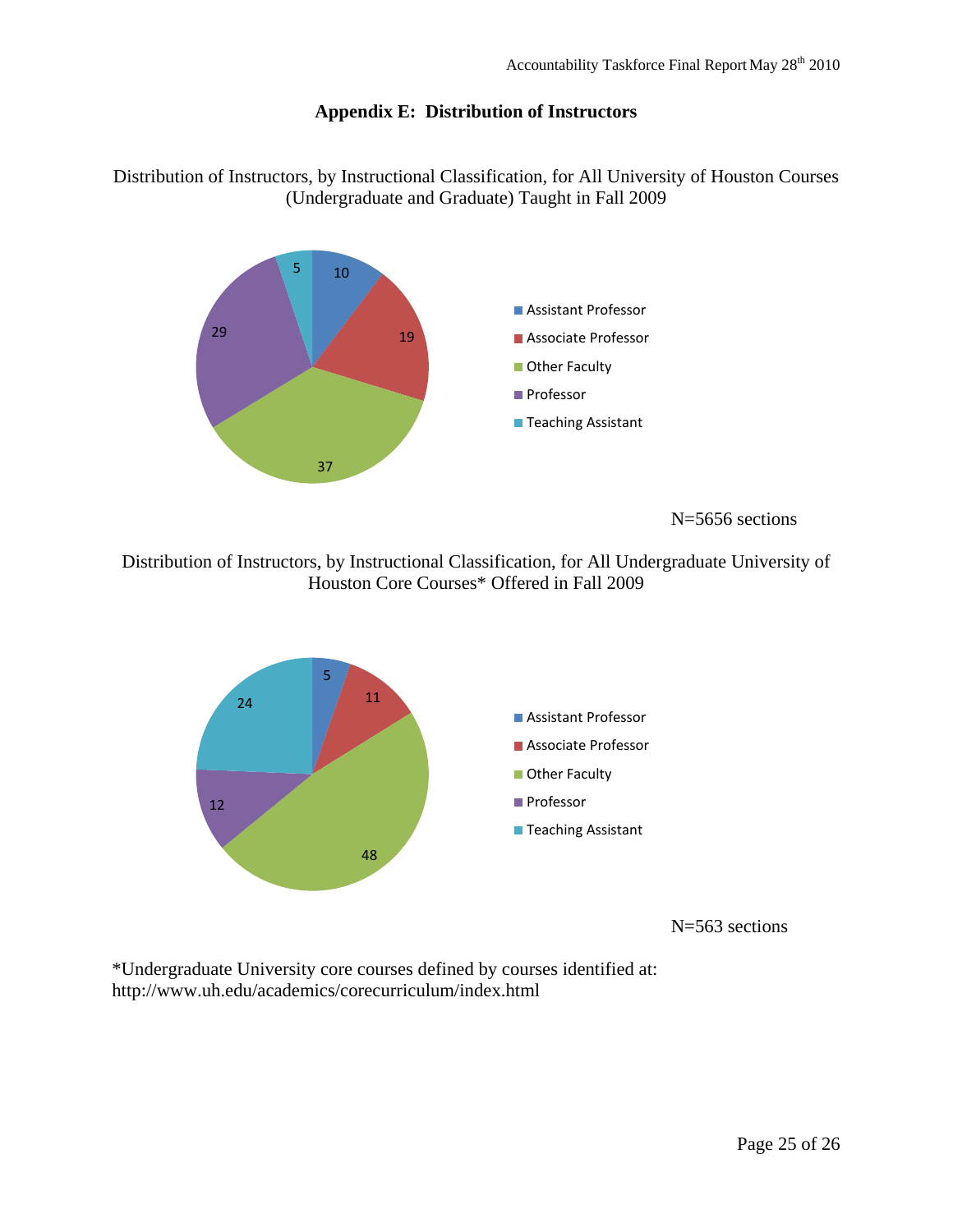## **Appendix F: Instructions to Faculty for Upload of CV and Syllabus Documentation**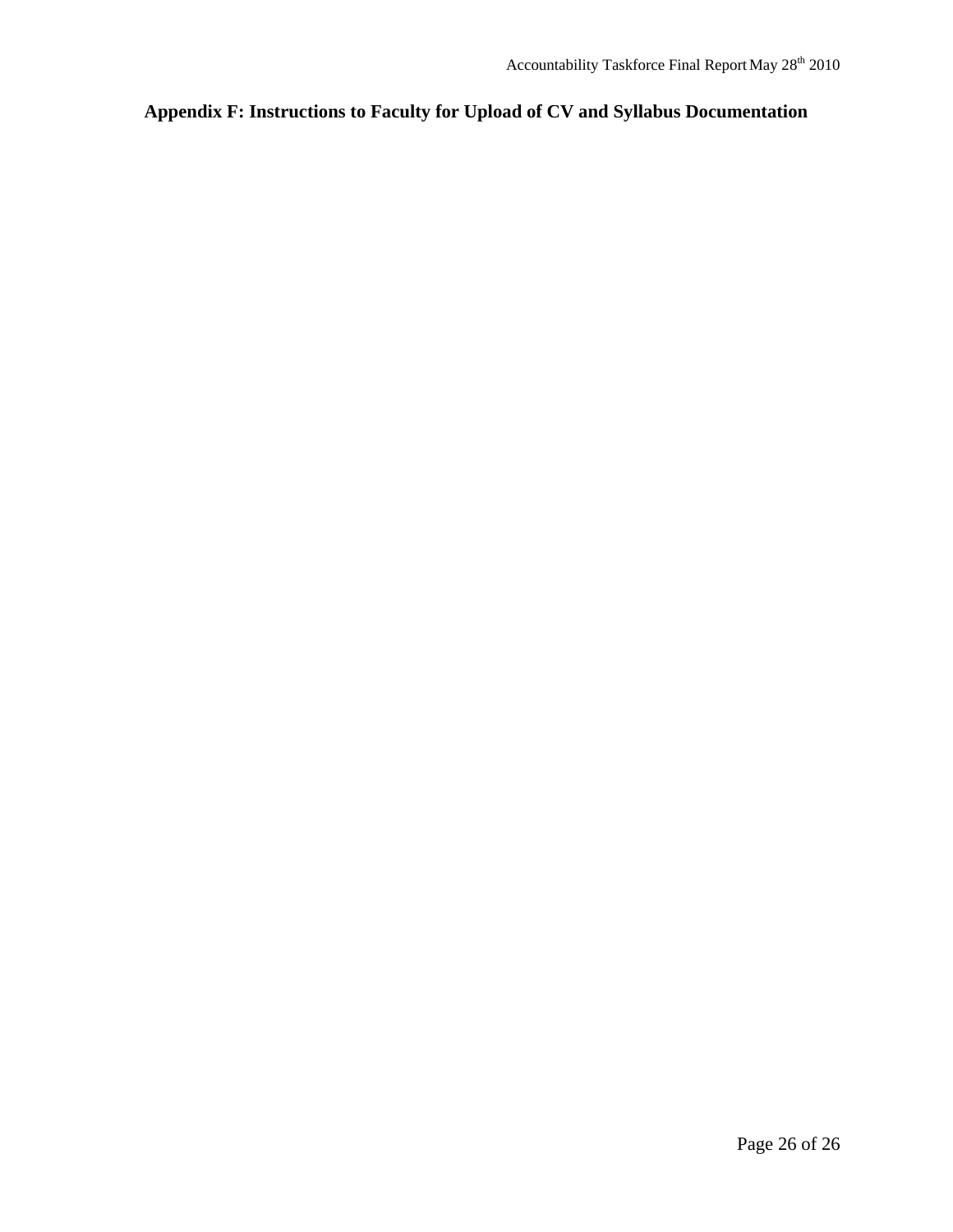**University of Houston**

# Instructions for Uploading Curriculum Vita and Syllabus

Instructor of Record/Undergraduate Courses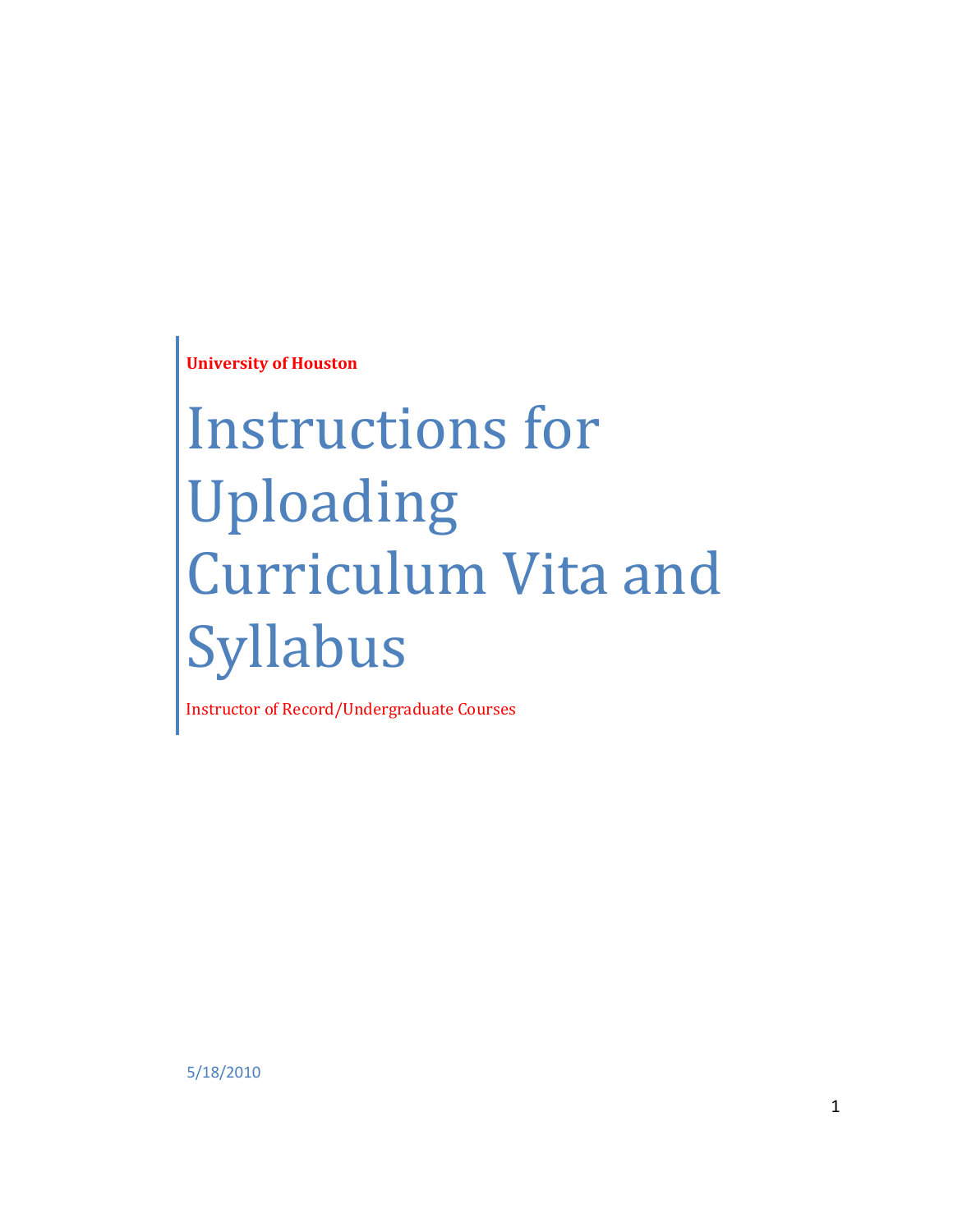# **Table of Contents**

## <span id="page-27-0"></span>**Known Issues:**

Before you start, it may be useful to know about a couple of recurring issues that may occur when you go through the process. If these don't occur, then everything is working as it should. If they do, try the workarounds below.

## Internet Explorer & PeopleSoft 'View" attachments workarounds

- 1. Symptom: Clicking an attachment does nothing no message bar or status bar alerts or warnings appear.
	- Resolution: Press and hold the <Ctrl> key while clicking on the attachment.
	- This issue usually occurs when Office 2007 is installed.
- 2. Symptom: Clicking an attachment opens a dialog box with a ZIP file reference.
	- Resolution #1: Select Tools > Compatibility View from the Internet Explorer menu.
	- Resolution #2: If Office 2003 is installed, insure that the Office 2007 Compatibility Pack has been applied. You can download it here [http://www.microsoft.com/downloads/details.aspx?FamilyId=941B3470-3AE9-4AEE-8F43-](http://www.microsoft.com/downloads/details.aspx?FamilyId=941B3470-3AE9-4AEE-8F43-C6BB74CD1466&displaylang=en) [C6BB74CD1466&displaylang=en](http://www.microsoft.com/downloads/details.aspx?FamilyId=941B3470-3AE9-4AEE-8F43-C6BB74CD1466&displaylang=en)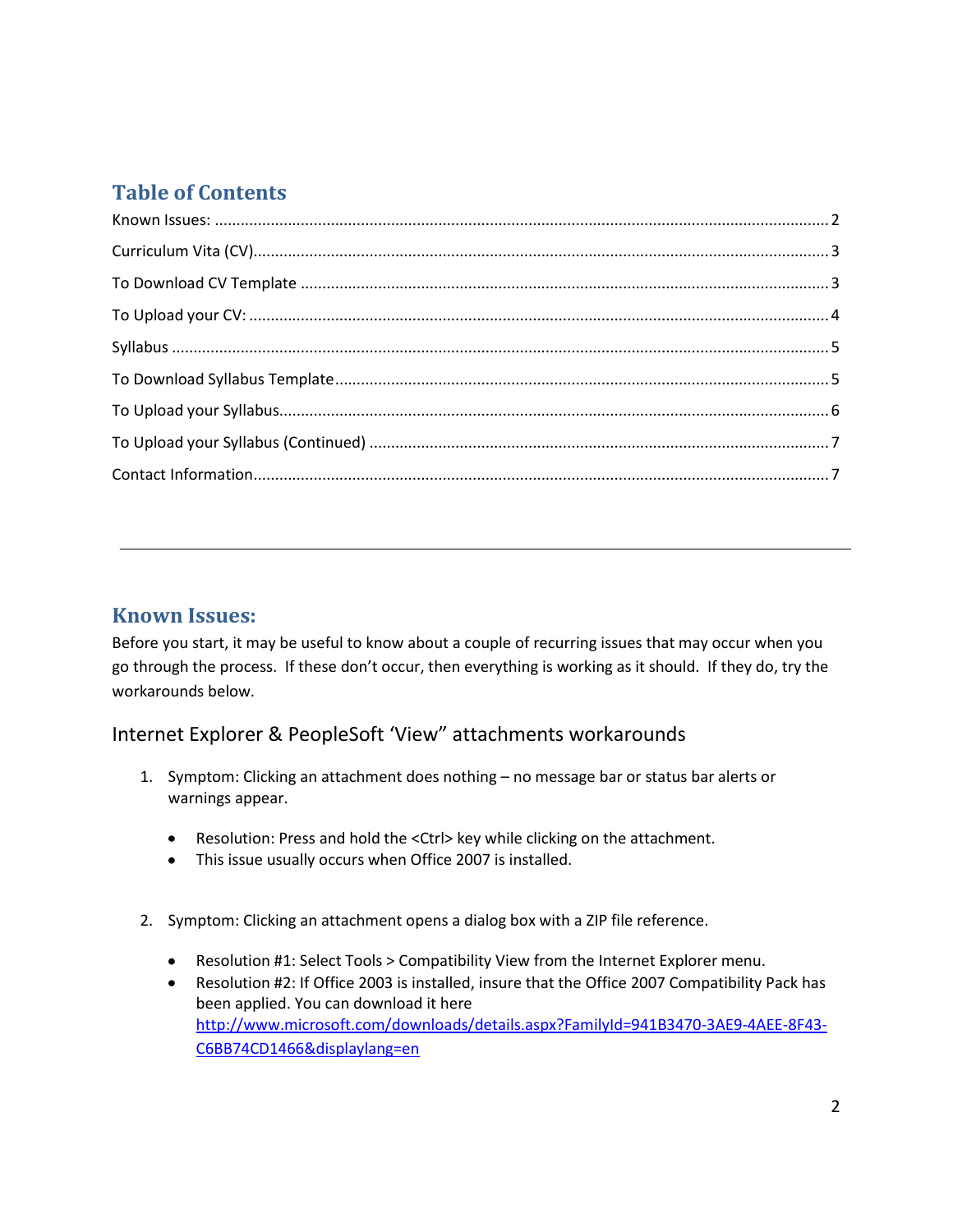# <span id="page-28-1"></span><span id="page-28-0"></span>**Curriculum Vita (CV)**

# **To Download CV Template**

- Navigate to *Self Service > Faculty Center*
- Find the hyperlink "*CV Upload Link*" on the Faculty Center page (right above the Teaching schedule).
- Click on the hyperlink; this will take you to your respective CV upload page.

|          | <b>Faculty Center</b>                                | faculty center                                     |         |                                       | class search |                               |                                                    |
|----------|------------------------------------------------------|----------------------------------------------------|---------|---------------------------------------|--------------|-------------------------------|----------------------------------------------------|
|          | <b>Spring 2010   UH</b>                              |                                                    |         | change term                           |              |                               |                                                    |
|          | Show all classes<br>$\circ$<br><b>R</b> Class Roster | Only classes with enrollment<br>Grade Roster<br>IJ |         | View My Weekly Schedule<br>$\bigcirc$ |              | CV Upload Link                |                                                    |
|          |                                                      |                                                    |         | Learning Management System            |              |                               |                                                    |
|          |                                                      | My Teaching Schedule > Spring 2010 > UH            |         |                                       |              | 钿                             |                                                    |
|          | Class                                                | Class Name                                         |         | <b>Enrolled Days and Time</b>         | Room         | <b>Class Dates</b>            | Syllabus<br>Upload<br>Link                         |
|          | CHEE 6298-15<br><b>IND 26073</b>                     | Research<br>(Independent Study)                    | $\circ$ | TBA                                   | <b>TBA</b>   | Jan 19, 2010-<br>May 14, 2010 | Upload<br>Link                                     |
|          | CHEE 6398-15<br><b>IND 26113</b>                     | Research<br>(Independent Study)                    | 1       | TBA                                   | <b>TBA</b>   | Jan 19, 2010-<br>May 14, 2010 | Upload<br>Link                                     |
| <b>A</b> | CHEE 6498-10<br><b>IND 26143</b>                     | Research<br>(Independent Study)                    | $\circ$ | <b>TBA</b>                            | <b>TBA</b>   | Jan 19, 2010-<br>May 14, 2010 | Syllabus<br>Syllabus<br>Syllabus<br>Upload<br>Link |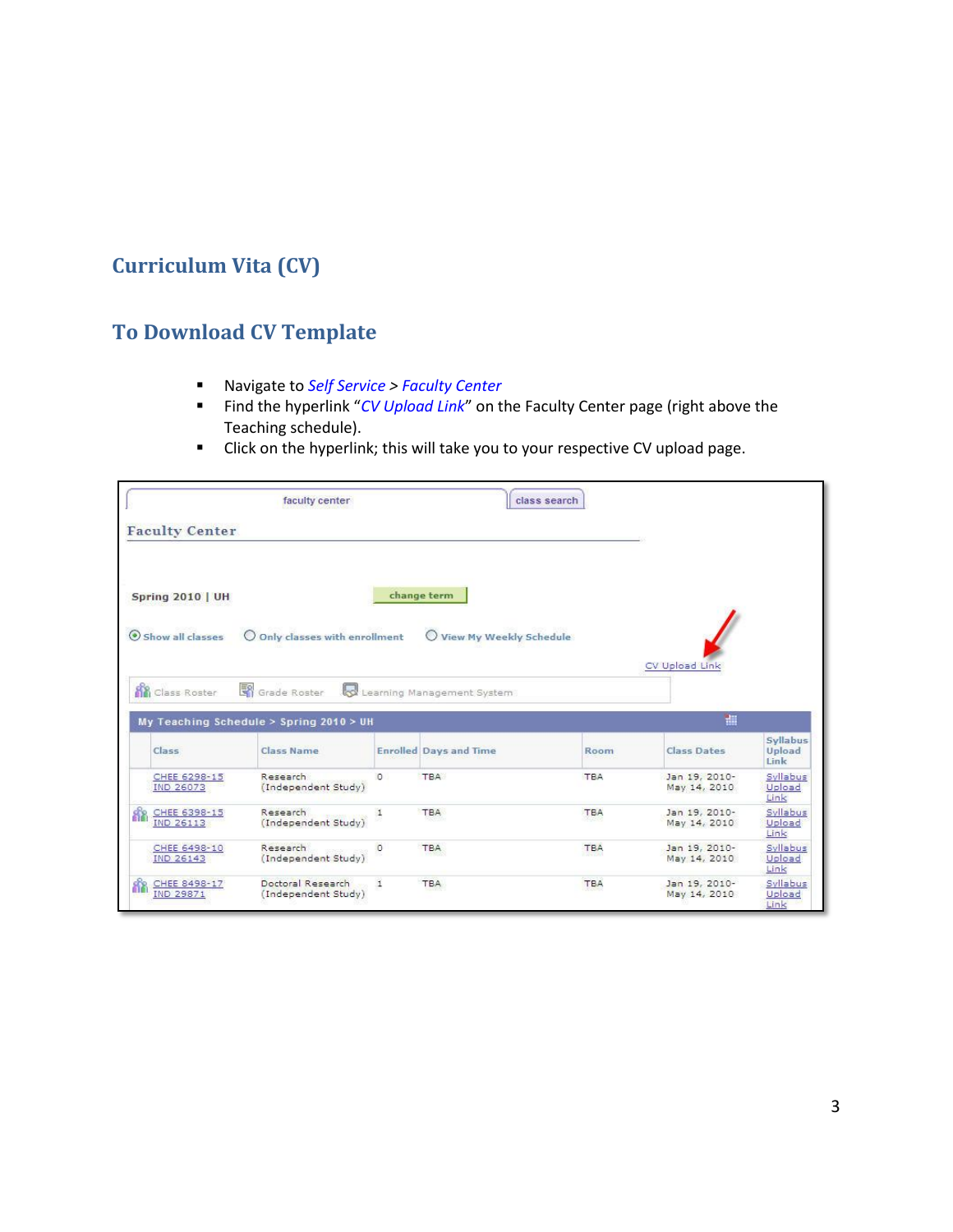Click on the "*Download CV Template Here*" link and this will show you a word document which you can save to your local workstation.

| Name:                        |                             | <b>Instructor Type:</b> | Professor        |  |
|------------------------------|-----------------------------|-------------------------|------------------|--|
| <b>Building Code:</b>        | Room:                       |                         |                  |  |
| <b>Building Description:</b> |                             | SS.                     |                  |  |
| <b>Email Address:</b>        |                             |                         |                  |  |
| <b>Telephone</b>             |                             |                         |                  |  |
|                              |                             |                         |                  |  |
|                              |                             |                         |                  |  |
|                              | Upload And Save CV Document |                         | View CV Document |  |

## <span id="page-29-0"></span>**To Upload your CV:**

**Note:** the CV you upload becomes a "read only" Word document. It cannot be revised. In order to change it, you must make changes (corrections, updates) to the template you filled in on your computer and upload that version, which will replace the existing CV.

- 1 Click on the "*Upload CV Document*" button and this will show you a "*Browse*" button to select your CV from your local workstation directory.
- 2. Click *open* after selecting the CV document.
- 3. Click "*Upload*". You will be returned to the original CV Upload page.
- 4. Click *Save*.
- 5. If you wish to view your uploaded CV, then click "*View CV Document*". Either the CV will display directly in your web browser, or a pop up window will appear and ask you to download then open your CV document. You may need to **Enable pop-ups** on your browser.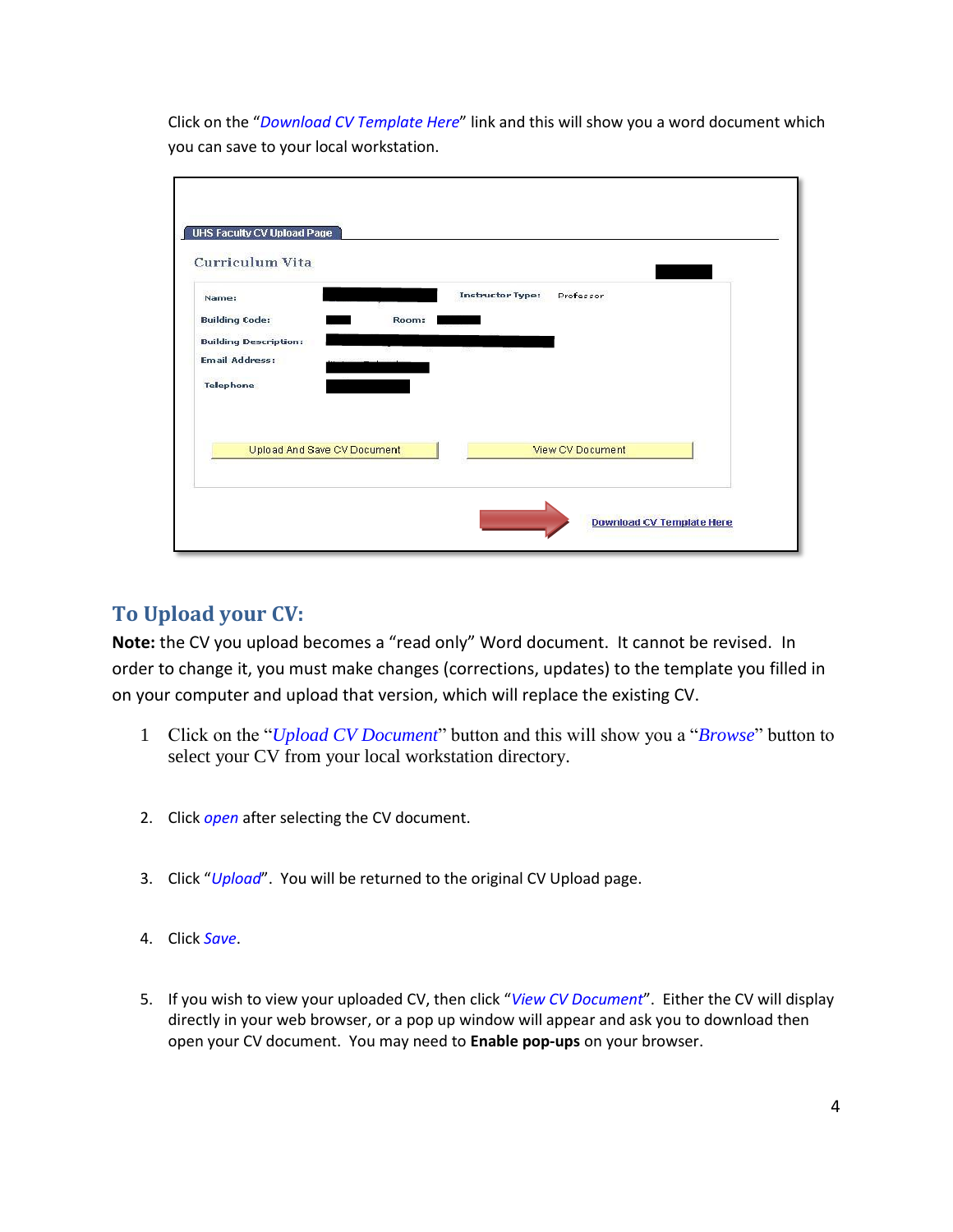# <span id="page-30-1"></span><span id="page-30-0"></span>**Syllabus**

# **To Download Syllabus Template**

- Navigate to *Self Service > Faculty Center*
- Find the hyperlink "*Syllabus Upload Link*" on the Faculty Center page **(the last column in "My Teaching schedule").**
- Click on the hyperlink; this will take you to your class syllabus upload page.

| <b>Faculty Center</b>            | faculty center                                                       |         |                               | class search |                               |                                          |
|----------------------------------|----------------------------------------------------------------------|---------|-------------------------------|--------------|-------------------------------|------------------------------------------|
| <b>Spring 2010   UH</b>          |                                                                      |         | change term                   |              |                               |                                          |
| Show all classes                 | O Only classes with enrollment                                       |         | View My Weekly Schedule       |              |                               |                                          |
|                                  |                                                                      |         |                               |              | CV Upload Link                |                                          |
|                                  |                                                                      |         |                               |              |                               |                                          |
| Class Roster                     | Grade Roster<br><b>kd</b><br>My Teaching Schedule > Spring 2010 > UH |         | Learning Management System    |              | 翻                             |                                          |
| Class                            | <b>Class Name</b>                                                    |         | <b>Enrolled Days and Time</b> | <b>Room</b>  | <b>Class Dates</b>            | <b>Syllabus</b><br><b>Upload</b><br>Link |
| CHEE 6298-15<br><b>IND 26073</b> | <b>Research</b><br>(Independent Study)                               | $\circ$ | <b>TBA</b>                    | <b>TBA</b>   | Jan 19, 2010-<br>May 14, 2010 | Syllabus<br>Upload<br>Link               |
| CHEE 6398-15<br><b>IND 26113</b> | Research<br>(Independent Study)                                      | 1       | TBA                           | <b>TBA</b>   | Jan 19, 2010-<br>May 14, 2010 | Syllabus<br>Upload<br>Link               |
| 88<br>CHEE 6498-10<br>IND 26143  | Research<br>(Independent Study)                                      | o       | <b>TBA</b>                    | <b>TBA</b>   | Jan 19, 2010-<br>May 14, 2010 | Syllabus<br>Upload<br>Link               |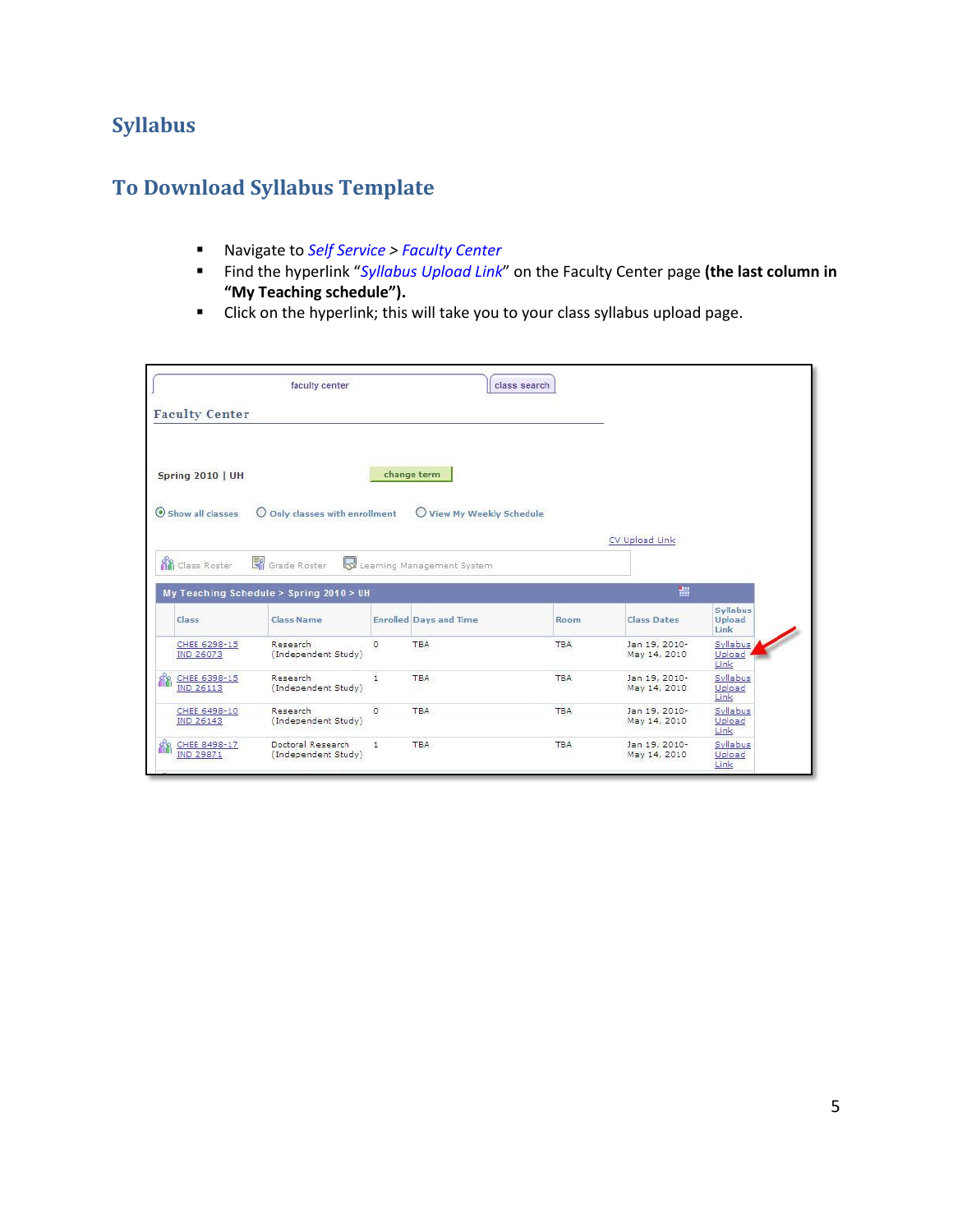Click on the "*Download Syllabus Template Here*" link and this will show you a word document which you can save to your local workstation.

| Course ID:            | UH                                | <b>Course Offering Nbr:</b><br>$\mathbf{1}$ |
|-----------------------|-----------------------------------|---------------------------------------------|
| Term:                 | Spring 2010                       | Graduate                                    |
| <b>Subject Area:</b>  |                                   |                                             |
| <b>Catalog Nbr:</b>   |                                   |                                             |
| <b>Class Syllabus</b> |                                   |                                             |
| Session:              | $\mathbf{1}$                      | Regular Academic Session<br>Class Nbr:      |
| <b>Class Section:</b> | 15                                |                                             |
| <b>Start Date:</b>    | 01/19/2010                        | <b>Course Component:</b>                    |
| <b>Instructor ID:</b> |                                   |                                             |
|                       |                                   |                                             |
|                       |                                   |                                             |
|                       |                                   |                                             |
|                       | Upload and Save Syllabus Document | View Syllabus Document                      |
|                       |                                   |                                             |
|                       |                                   |                                             |

# <span id="page-31-0"></span>**To Upload your Syllabus**

**Note**: the Syllabus you upload becomes a "read only" Word document. It cannot be revised. In order to change it, you must make changes (corrections, updates) to the template you filled in on your computer and upload that version, which will replace the existing syllabus.

- 1. Navigate to *Self Service > Faculty Center.* Find the hyperlink "*Syllabus Upload Link*" on the Faculty Center page **(the last column in "My Teaching schedule").**
- 2. Click on the hyperlink; this will take you to the class syllabus upload link.

**See Screenshot on following page:**